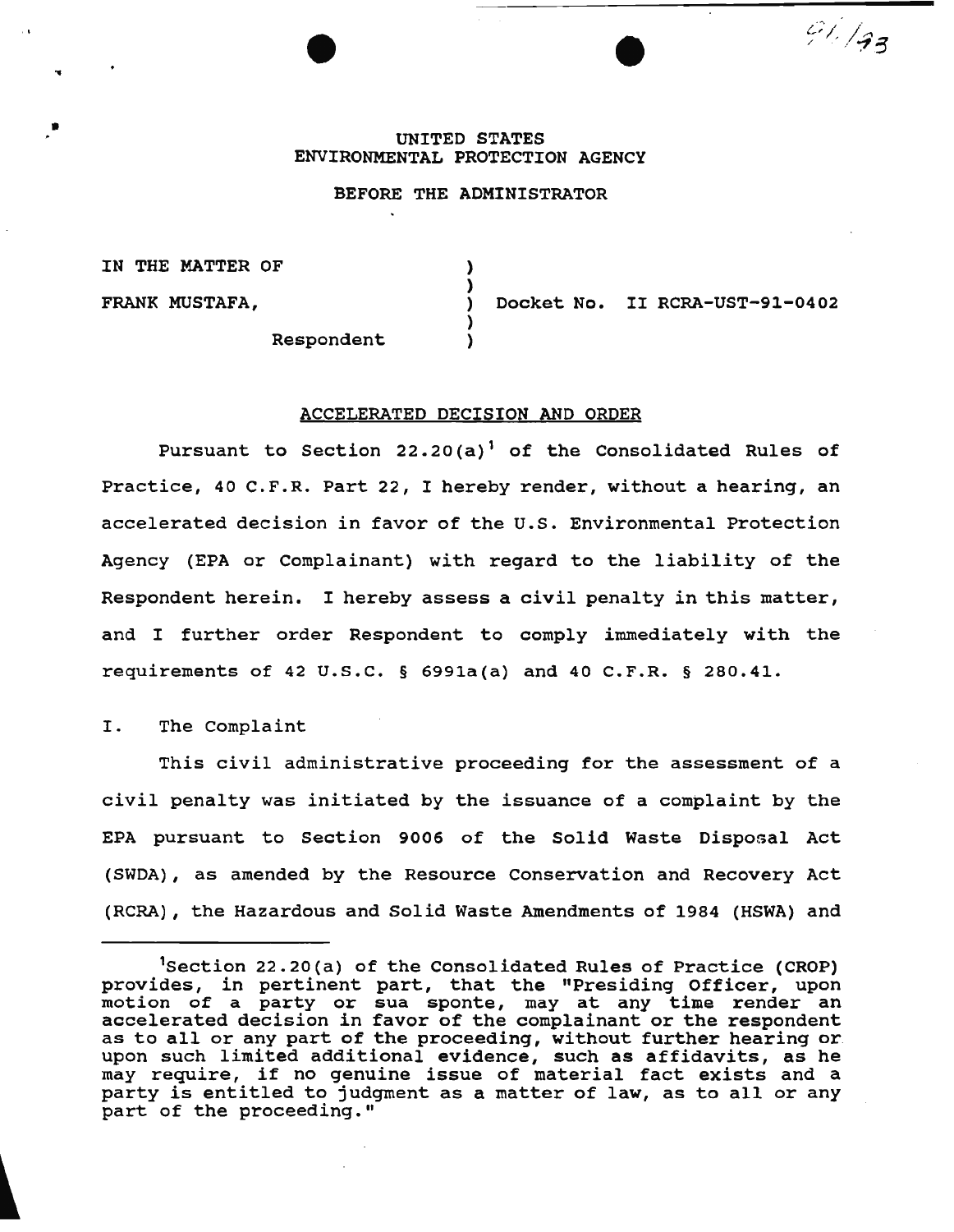the Superfund Amendments and Reauthorization Act of 1986 (SARA), 42 U.S.C. 9001 et seq. (hereinafter collectively referred to as the Act or RCRA).

The complaint charges, in the first of two counts, that Respondent, Frank Mustafa (Respondent or Mr. Mustafa) as an owner of six (6) underground storage tank systems (UST systems or UST's) at three separate service stations located in the U.s. Virgin Islands, failed to notify the Virgin Islands Department of Planning and Natural Resources (DPNR) of the existence of these UST systems as required by section 9002(a) of the Act, 42 u.s.c. § 6991a(a), and by 40 C.F.R.  $\S$  280.3. The second count charges that Respondent failed to meet the release or leak detection requirements for each UST system, as required by 40 C.F.R. §§ 280.40(a) and 280.41(b) {1). The total civil penalties sought by EPA in this matter are as follows:

| Count I                       | \$60,000.00  |
|-------------------------------|--------------|
| Count II                      | 56,105.00    |
| <b>Total Proposed Penalty</b> | \$116,105.00 |

### II. The Answer

On October 18, 1991, counsel for Respondent filed an answer to the complaint and request for formal hearing (answer). In its answer, Respondent admits to owning and operating UST systems at the Golden Cow service station located at Estate Friedensthal, Christiansted, St. croix, u.s. Virgin Islands (hereinafter Golden Cow). In addition, Respondent admits to owning and operating the UST systems at Frankie's Service Station located at 25 Estate Two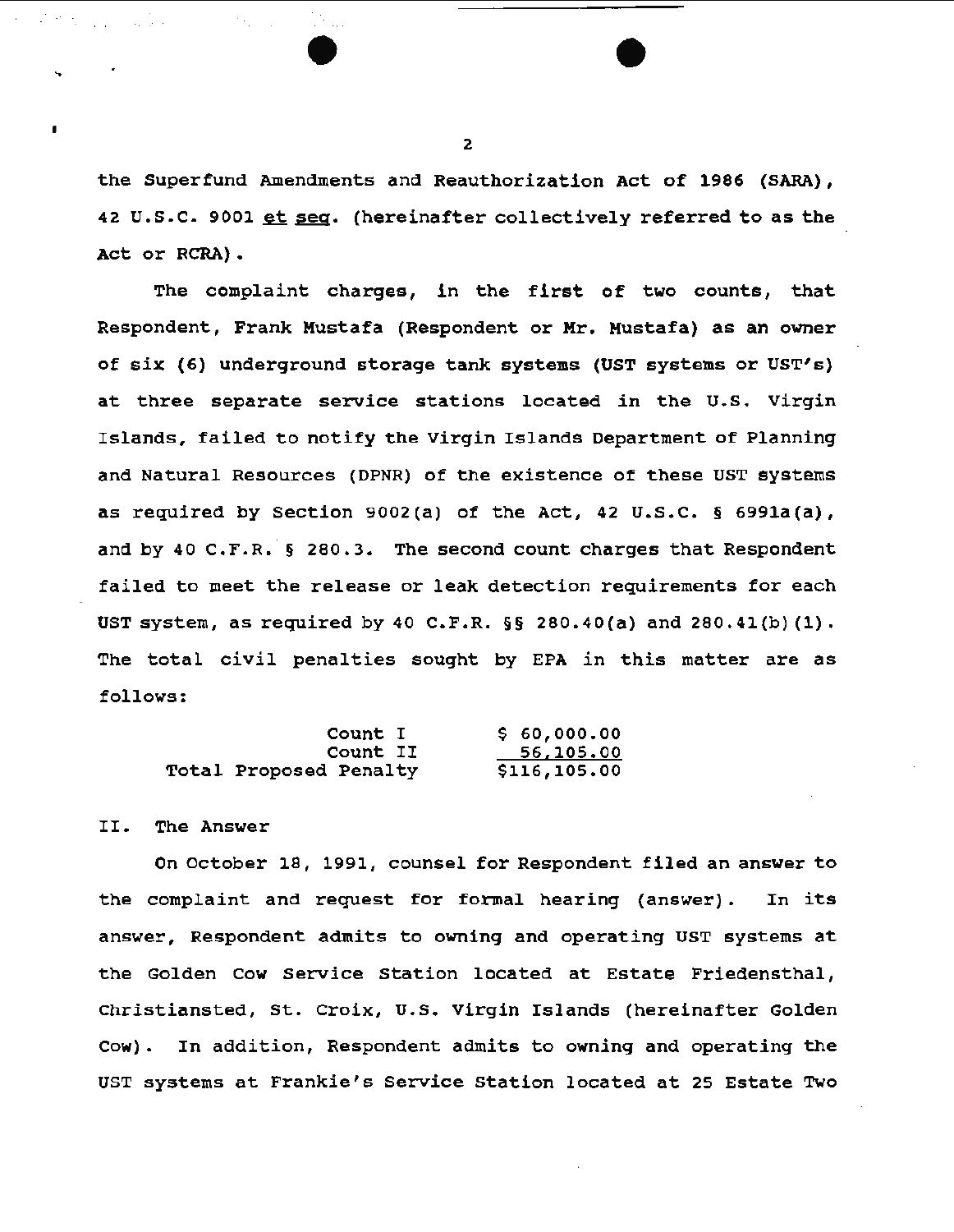Williams, Frederiksted, st. Croix, u.s. Virgin Islands (hereinafter Two Williams).

Respondent denies the allegations of the complaint that it is the owner and operator of two or more UST systems at Frankie's Service Station, 3A La Grande Princess, Christiansted, U.S. Virgin Islands (hereinafter La Grande Princess). However, in the Statement of Facts included in the answer, Respondent states: "Respondent's lease for the station located at JA La Grande Princess, Christiansted, St. Croix, u.s. Virgin Islands expired in about June of 1990. Respondent has since divested himself of that station."

The answer denies the alleged violations and explains Respondent's failure to submit the required notification forms. Respondent states that he has made several attempts to obtain the requested information with regard to the UST's from the previous owners of the service stations but that his efforts have been unsuccessful.

III. Findings and Conclusions as to Liability

An accelerated decision as to the liability of a respondent in a given case is appropriate where there exist no genuine issues of material fact and complainant therein is entitled to judgment as a matter of law. In this case, the parties have filed stipulations which generally concede the liability of Respondent. Based upon those stipulations and Respondent's answer, the following findings of fact and/or conclusions of law are hereby made.

 $\sim$  3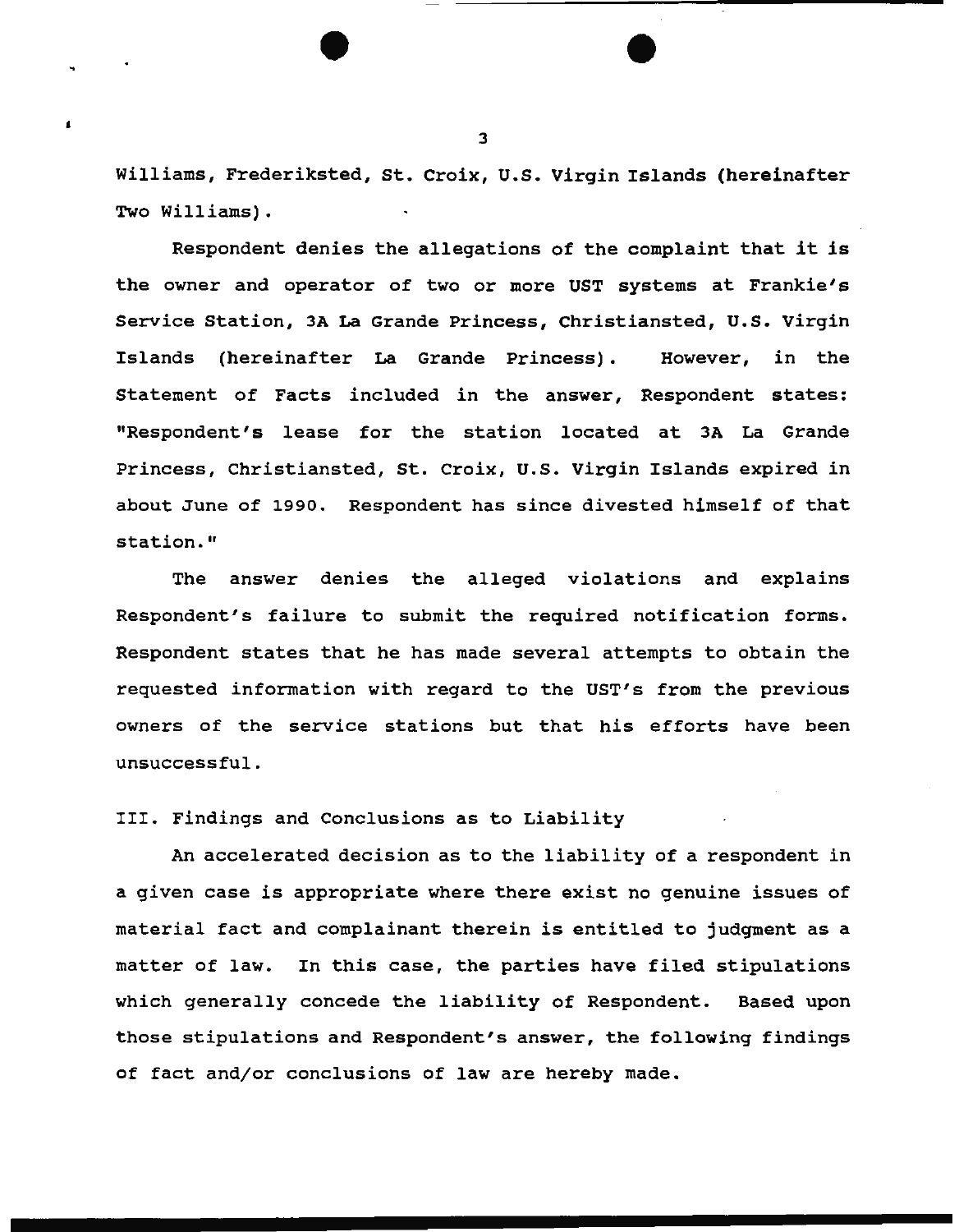1. Respondent in this matter is Frank Mustafa. (Stipulation  $(String.) \t1.)$ 

2. Respondent is a person as defined by section 9001(6) of the Act, 42 u.s.c. § 6991(6), and 40 C.F.R. § 280.12. (Complaint (Comp.) p. 1; Answer (Ans.) p. 1.)

3. Respondent is the owner and operator of two or more UST systems, as those terms are defined in Section 9001 of the Act and *in* 40 C.F.R. § 280.12, located at the Golden Cow Service Station, Estate Friedensthal, Christiansted, St. Croix, U.S. Virgin Islands.  $(Comp. p. 1; Ans. p. 1; Stip.  $9$$ 

4. Respondent is the owner and operator of two or more UST systems located at Frankie's Service Station, 25 Estate Two Williams, Frederiksted, St. Croix, u.s. Virgin Islands. (Comp. p. 2: Ans. p. 1; Stip. **q** 3.)

5. Respondent was the owner and operator of two or more UST systems located at 3A La Grande Princess, Christiansted, St. Croix, U.S. Virgin Islands, during the time period of May 8, 1986, through May of 1990. (Stip. **14.)** 

6. Respondent failed to submit notification forms pursuant to Section 9002(a) of the Act, 42 u.s.c. § 6991(a), and 40 C.F.R. § 280.3 (1985), to the EPA or to the DPNR by May 8, 1986, for any of the UST systems owned by Respondent. (Stip.  $\P$  5.)

7. Respondent submitted the notification forms described in paragraph 6 above for three (3) UST systems owned by him and located at Golden Cow, and for three UST systems owned by him and

4

I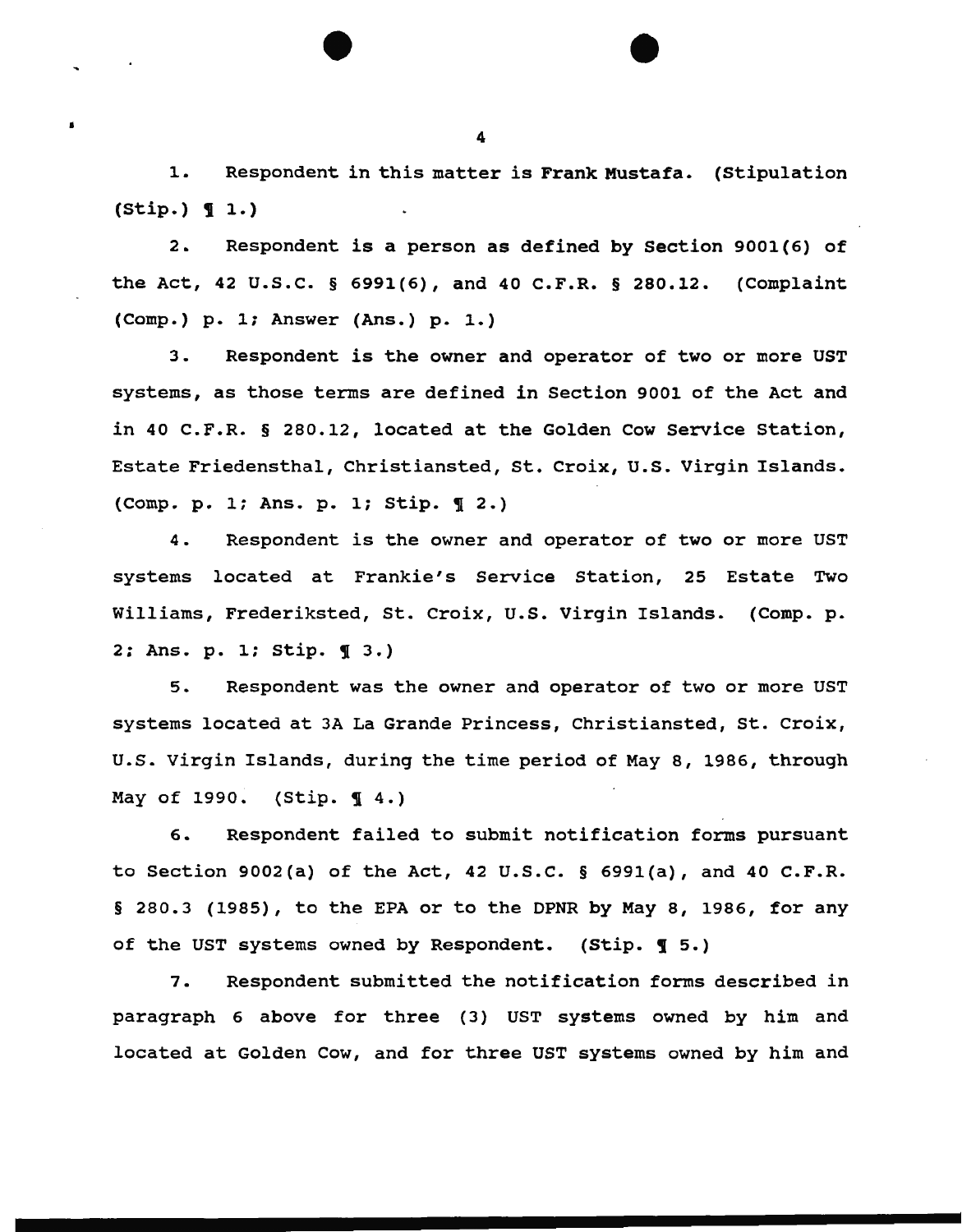located at Two Williams, on or about November 26, 1991. (Stip. 1 6.)

8. Respondent's failure to submit notification forms by May 8, 1986, as to all of the UST systems owned and/or operated by him at that time, located at Golden cow, Two Williams and La Grande Princess, constitutes violations of Section 9002(a) of the Act, ( 42 u.s.c. § 6991a(a), and of 40 C.F.R. § 280.3 (1985). (Stip.  $\P 7.$ 

9. The UST systems owned or previously owned by Respondent located at Golden Cow, Two Williams and La Grande Princess are  $\overrightarrow{of}$ unknown age. (Stip. 1 8.)

10. As of June 4, 1991, Respondent had failed to meet tank release detection requirements set forth in 40 C.F.R. § 280.40(a) and piping release detection requirements set forth in 40 C.F.R. § 280.41(b)(2), for any of the UST systems located at Golden Cow, Two Williams or, as of May 30, 1990, for any of the UST systems located at La Grande Princess. (Stip.  $\P$  9.)

11. Respondent was required, pursuant to 40 C.F.R. § 280.40(c) to comply with release detection requirements by December 22, 1989, for UST systems owned by him. (Stip.  $\mathbb{I}$  10.)

12. Respondent's failure to meet the above-described release detection requirements constitutes a violation of 40 c.F.R.  $§ 280.40.$  (Stip.  $\P 11.$ )

13. The citation to 40 C.P.R. § 280.41(b) (1) in paragraphs 29 and 31 of the complaint, are corrected to read "40 c.F.R.  $\frac{1}{2}$  280.41(b)(2)<sup>#</sup> due to the fact that piping at the UST systems

5

•

*:.* 

•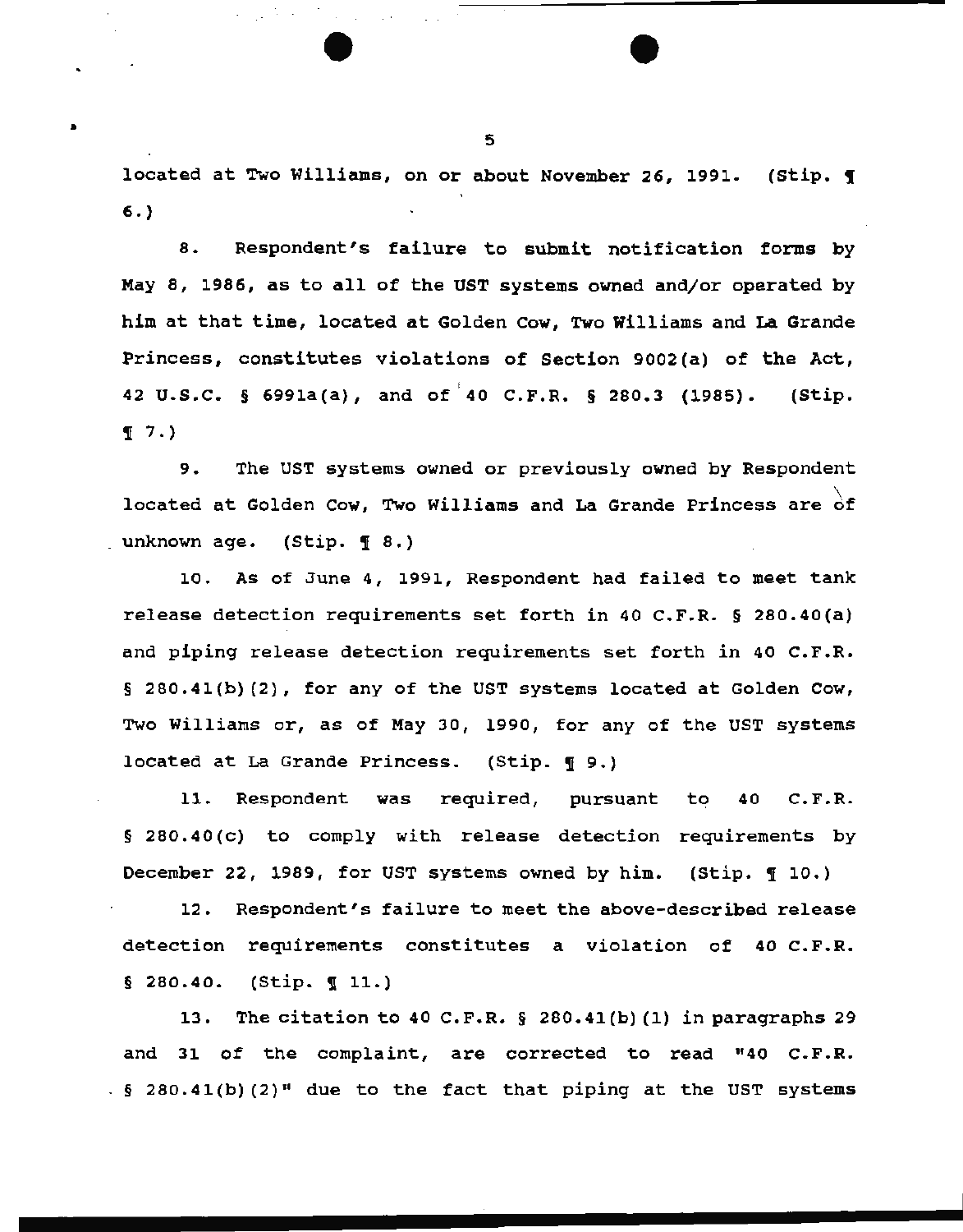referred to in findings of fact 3, 4 and 5 above are suction piping and not pressurized piping. (Stip.  $\P$  13.)

14. The parties to this proceeding have stipulated, and I so find, that no genuine issue of material fact exists as to the question of liability and Complainant is entitled to judgment as a matter of law as to Counts 1 and 2 of the complaint issued in the above-captioned matter. (Stip.  $\P$  12.)

IV. Findings and Conclusions as to the Penalty

The parties have stipulated as to Respondent's liability for the failure to submit required notification forms and the failure to meet release detection requirements. It remains to be determined as to what civil penalty, if any, should be assessed against Respondent. "Respondent has already stipulated to liability and has agreed to waive a hearing on the issue of damages, in an effort to save time and reduce expenses to both parties  $\ldots$   $\ldots$   $\binom{n^2}{k}$  Thus, "the parties agreed that if settlement could not be reached, the question of the amount of penalty to be assessed would be addressed by the Court on brief, rather than at a formal hearing."<sup>3</sup>

I find that although Respondent requested a formal hearing in this matter when he filed an answer to the complaint, Respondent subsequently has elected to waive his right to a hearing.

 $2$ Respondent's Motion for Enlargement of Time at 1 (March 2, 1993) .

<sup>&</sup>lt;sup>3</sup>Complainant's Brief in Support of Motion for Accelerated Decision and for a Compliance Order, at 4 (February 12, 1993).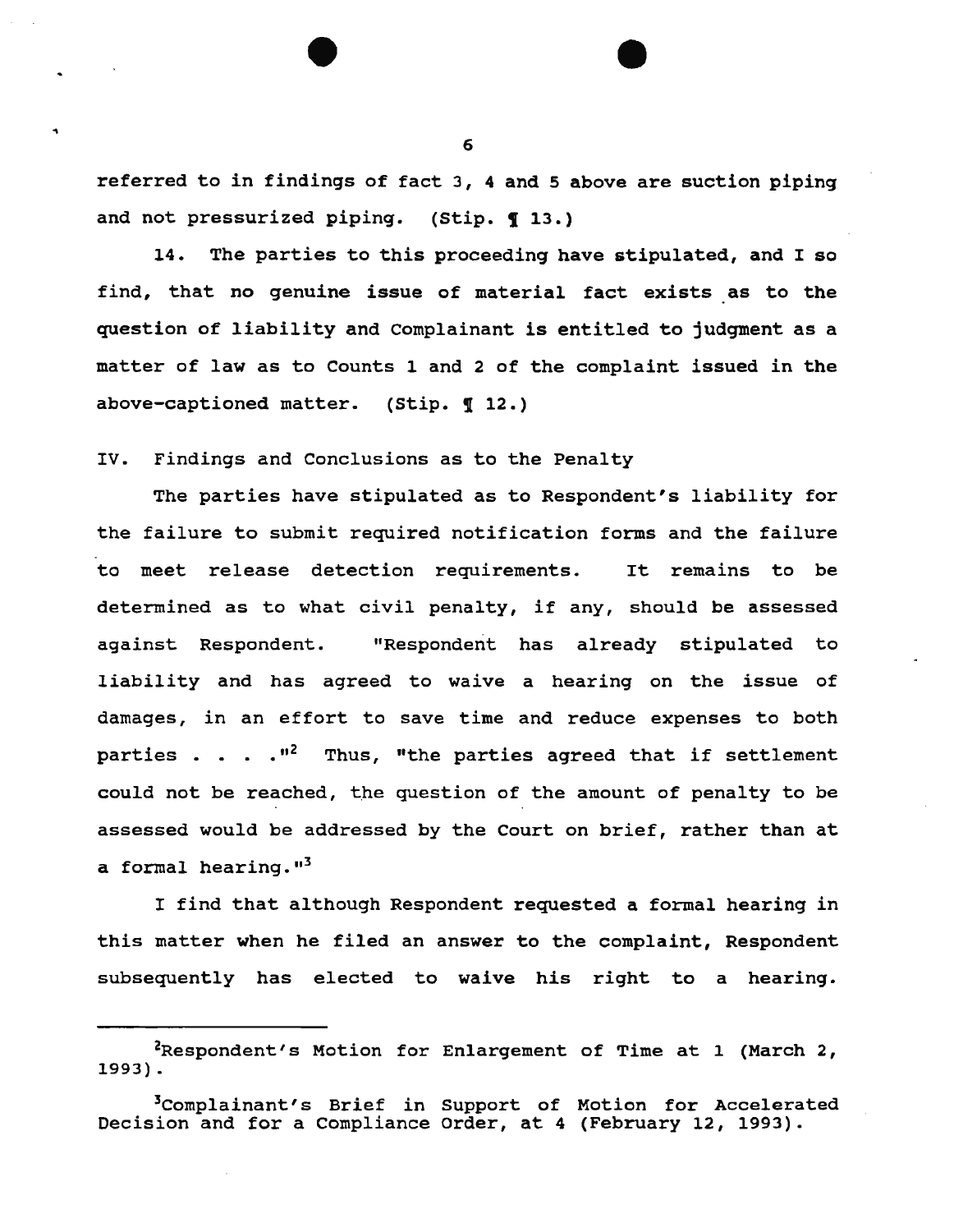Respondent now seeks an accelerated decision as to all issues in this matter including, most specifically, as to the question of the amount of the penalty, if any, which should be imposed for the violations found.

In other words, the parties jointly seek a decision as to the penalty question even though genuine issues of material fact may exist. Moreover, the parties seek a resolution of any such issues of material fact and of penalty question on the basis of their respective submissions regardless of the inherent adequacy or inadequacy of those submissions. Although I am less than sanguine about the result of my deliberations in these circumstances, preferring, as I do, a formal hearing in which witnesses can be examined and cross-examined and the material issues of fact thoroughly aired, I will attempt to honor the parties' joint request.

A. Complainant's Contentions as to the Penalty: Complainant maintains that it has correctly applied the EPA penalty guidance in calculating the proposed penalty and pursuant to such guidance, has proposed a fair and appropriate penalty in light of the statutory purposes to be served under the provisions of the Act governing the regulation of UST's.

EPA explains the calculation of the penalty as follows:

The penalty assessed was calculated in accordance with the provisions of the 'U.s. EPA Penalty Guidance for Violations of UST Regulations,' dated November 1990 (the<br>'Penalty Guidance'). The factors considered The factors considered in determining the penalty (for each count) were the days of noncompliance, the number of UST systems for which there was noncompliance,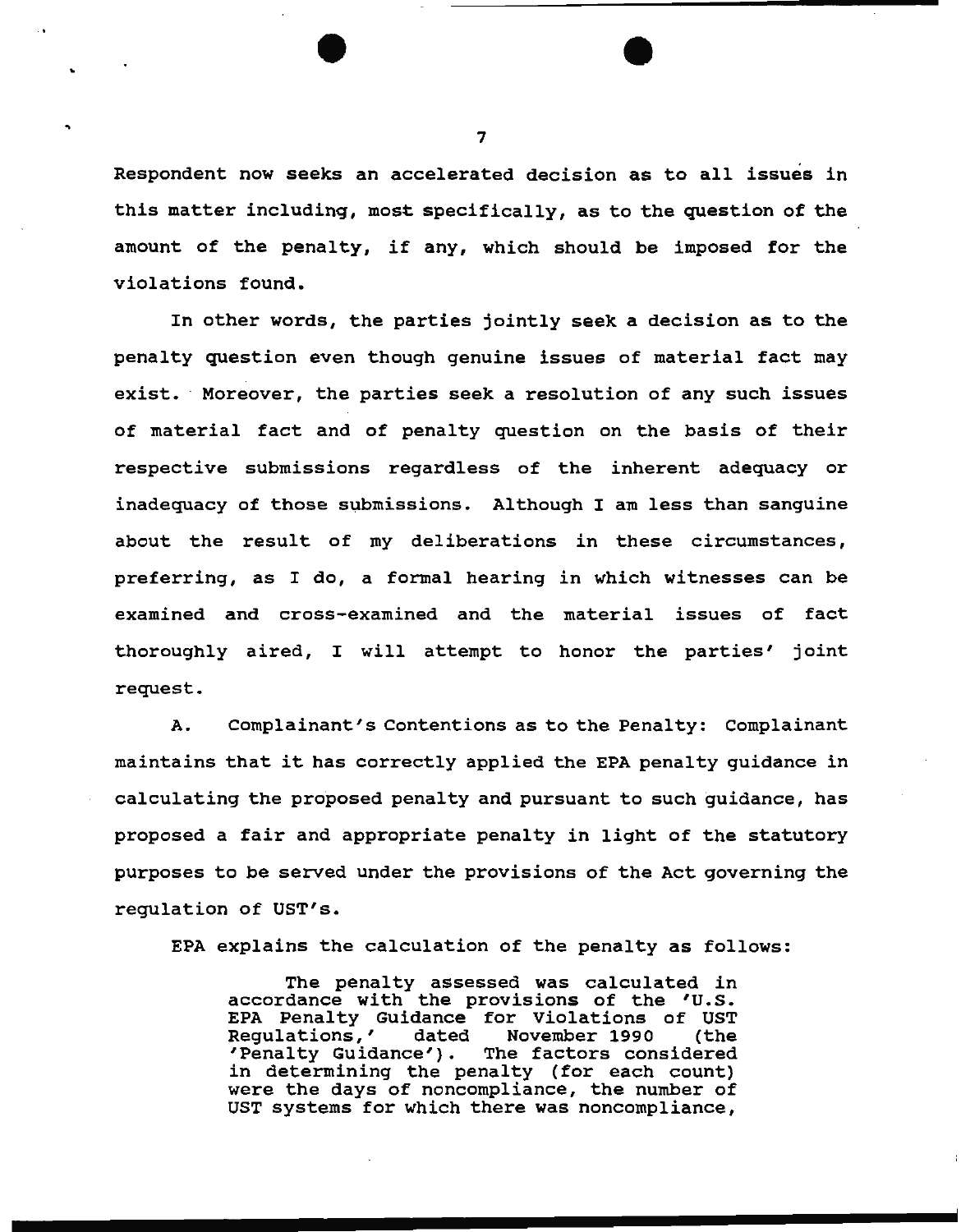8

the potential for harm, the extent of the<br>deviation from statutory or requlatory statutory requirements, the degree of noncooperation, the degree of willfulness or negligence, and the level of environmental sensitivity at the location of the UST systems. In addition, location of the UST systems. with reference to Count 2 (failure to provide a method of release detection) an additional factor was considered -- the economic benefit of noncompliance.

The Penalty Guidance sets forth a 'Matrix Value' Table, which sets forth nine different Matrix Values determined by the potential for harm and by the extent of deviation from the regulatory requirements associated with the<br>particular violation. This Matrix Value is particular violation. then multiplied by the number of UST systems for which the violation has been documented, and further adjusted on the basis of the cooperation, willfulness or<br>history of noncompliance. and negligence, history of noncompliance, and<br>other unique factors, if any. These other unique factors, if any. computations yield an 'Adjusted Matrix Value.'

The Penalty Guidance requires that the Adjusted Matrix Value be multiplied by two factors: (1) an Environmental Sensitivity Multiplier, determined on the basis of local environmental conditions; and (2) a Days of Noncompliance Multiplier, based on the period of time for which noncompliance has been documented, to yield a Gravity-Based component for the proposed penalty.

In the instant case, for violation of the notification requirement of § 9002 of RCRA and 40 C.F.R. § 280.3 (1985), the 'Potential for Harm' was determined to be major. Failure of an UST owner or operator to comply with the notification requirement denies the regulatory agency any knowledge of the number, ages, and technical specifications of the UST systems such as is necessary to protect human health<br>and the environment, and results in a the environment, and results in a substantial adverse effect on the regulatory<br>program. The 'Extent of Deviation' was The 'Extent of Deviation' was determined to be major, because there was determined to be  $\frac{\ln(1+\epsilon)}{\ln(1+\epsilon)}$ , because there was total noncompliance with<br>regulatory requirement.

The Matrix Value indicated on the table, \$1,500, was then multiplied by the number of tanks involved (six) to yield \$9,000, and then increased by 100% -- 50% for noncooperation and 50% for willfulness -- to yield an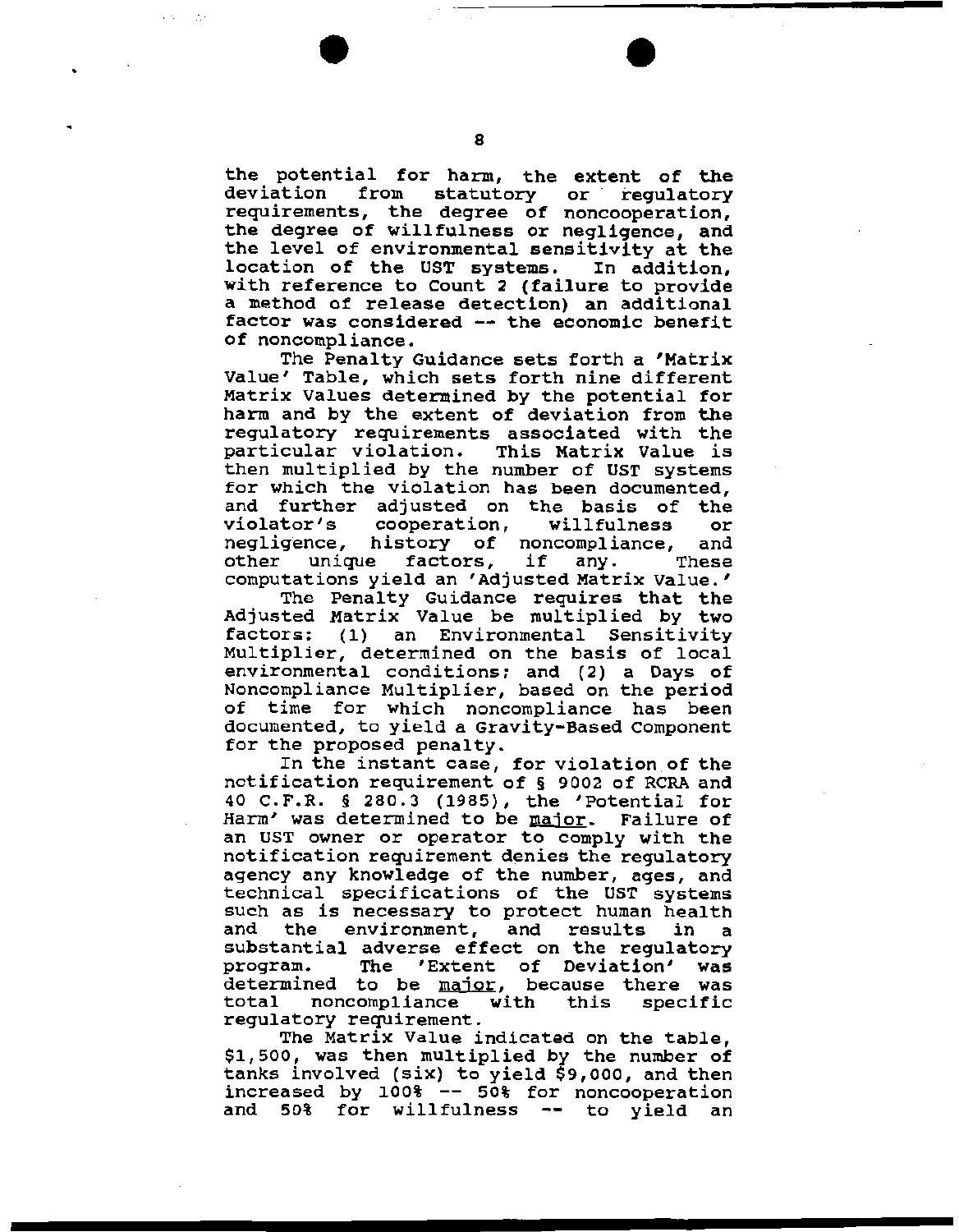Adjusted Matrix Value of \$18,000. This figure was multiplied by an Environmental Sensitivity Multiplier of 1.5, representing a 'moderate' environmental sensitivity since the UST environmental sensitivity since the UST<br>systems are located in commercial/residential<br>areas, and by a Days of Noncompliance and by a Days of Noncompliance Multiplier of 6.5, representing noncompliance for a period of five [sic] years. (The days of noncompliance were calculated as of June 4, 1991, the date the penalty computation was completed, just prior to the issuance of the complaint. )

These computations resulted in an initial penalty target figure of \$175,574 for Count 1. This amount was, however, reduced to \$60,000, the statutory maximum of \$10,000 per tank for non-notification specified in § 9006(d) of RCRA, 42 U.S.C. § 6991e(d).

For violation of the release detection<br>rement of 40 C.F.R. & 280.40(c), the requirement of 40 C.F.R.  $\S$  280.40(c), 'Potential for Harm' was determined to be major since failure to use any method to detect releases from the UST system can result in a release of product into surrounding soils and groundwater going unnoticed for a lengthy period of time. The 'Extent of Deviation' was person of comparison and shown of sovietime and decernance to be  $\frac{\text{max}}{\text{max}}$  indimed as respondence failed altogether to<br>requirement.

The Matrix Value indicated on the table, \$1,500, was then multiplied by the number of tanks involved (six) to yield \$9,000, and then increased by 20% -- 10% for noncooperation and 10% for willfulness -- to yield an Adjusted Matrix Value of \$11,250. multiplied by an Environmental Sensitivity Multiplier of 1.5, representing a 'moderate' environmental sensitivity since the UST systems are located in commercial/residential areas, and by a Days of Noncompliance Multiplier of 3.0, representing noncompliance for a period of 1.5 years. (As for Count 1, the days of noncompliance were calculated as<br>of June 4, 1991, the date the penalty 1991, the date the penalty computation was completed.)

These computations resulted in a Gravity-Based Component of \$50,625 for count 2. For Count 2, an Economic Benefit Component was calculated to determine avoided and delayed costs associated with noncompliance release detection requirements. This figure,<br>\$5,480, was added to the Gravity-Based was added to the Gravity-Based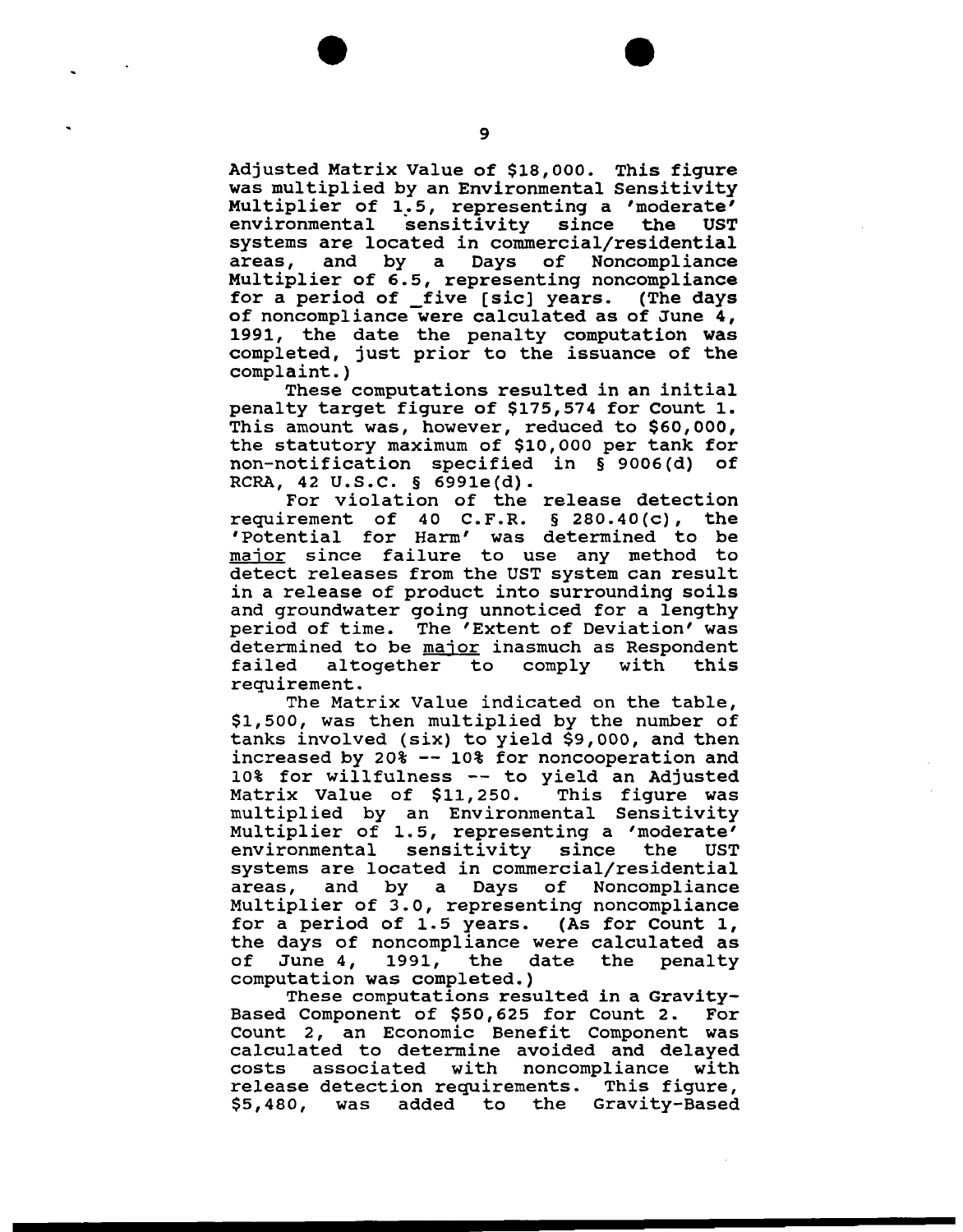Component to yield an initial penalty target figure of \$56,105 for count 2. The total proposed penalty is therefore  $$116.105.^4$ 

B. Respondent's Contentions as to the Penalty: In his prehearing exchange Respondent contends that if he is forced to pay the proposed penalty, he will not be able to continue in business. He contends that the general economic picture in the Virgin Islands, and particularly on st. Croix, has been very bleak and that this situation was exacerbated by the severe destruction resulting from Hurricane Hugo in September 1989. More specifically, Respondent contends that he was not adequately compensated for his losses due to the collapse of the insurance industry in the Virgin Islands.

In his brief in opposition to Complainant's motion, the Respondent sets forth his arguments as to why EPA's proposed penalty is arbitrary, capricious and otherwise contrary to law.

First, Respondent maintains that in calculating the proposed penalty, EPA failed to consider certain fundamental circumstances unique to the Virgin Islands, which are essential to the sound reasoned evaluation of two key elements of the penalty calculus: (1) the egregiousness of Respondent's noncompliance; and (2) the potential harm represented by the violations charged. Respondent avers that a penalty calculation made solely with reference to circumstances commonly existing on the U.S. mainland is patently arbitrary, because general assumptions that may apply for the

<sup>4</sup>Complainant's Prehearing Exchange, at 10-13 (January 23, 1992) .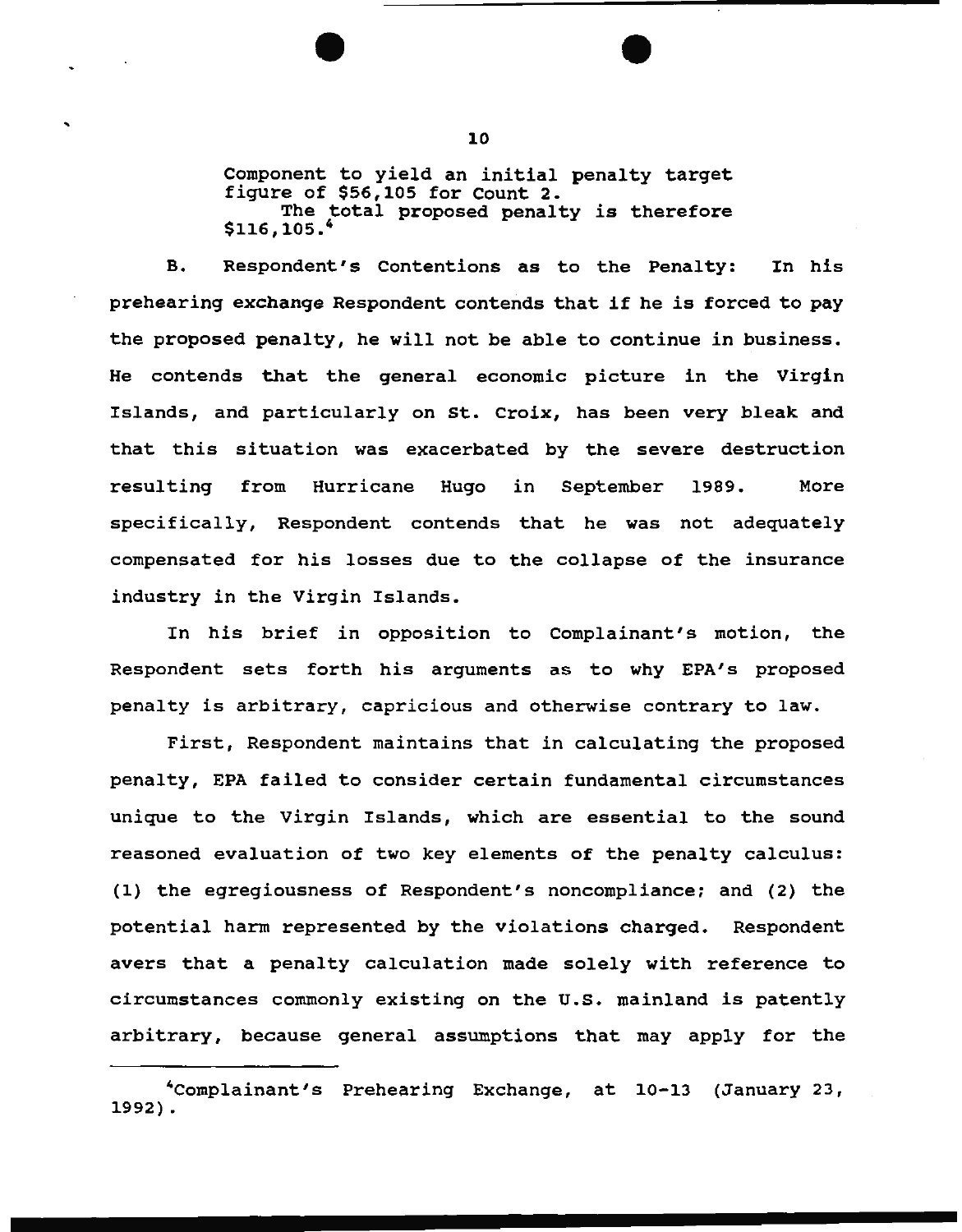mainland are not always valid in the Virgin Islands. Respondent submits that among the circumstances which should be considered are the devastation of Hurricane Hugo on September 17 and 18 of 1989, Respondent's post-hurricane compliance efforts, and the sources of the water supply in the Virgin Islands.

Respondent argues that this case involved technical violations of notification requirements and leak detection device standards and not the disposal of hazardous waste or the contamination of the groundwater supply through leaking UST systems. Respondent argues that in "assessing the potential harm in this case, the EPA failed to take into account the minor importance of ground water in the Virgin Islands, where wells are uncommon and cistern collection of rainwater and desalination of sea water are the norm."

Respondent alleges that the penalty proposed clearly is not fair and equitable when compared with the treatment of others in the regulated community and that RCRA case law is replete with examples of far lower fines for far more egregious and dangerous violations.

As for the circumstances resulting from Hurricane Hugo, Respondent claims that Mr. Mustafa's home and businesses were severely damaged in the hurricane. To make matters worse, Mr. Mustafa was among the many insured by one of several local companies that failed to make good on their policies and that he was never fully compensated for his losses. This failure eroded any profits and contributed to the shaky financial condition of his stations. Respondent asserts that a penalty of \$116,105.00 would

11

..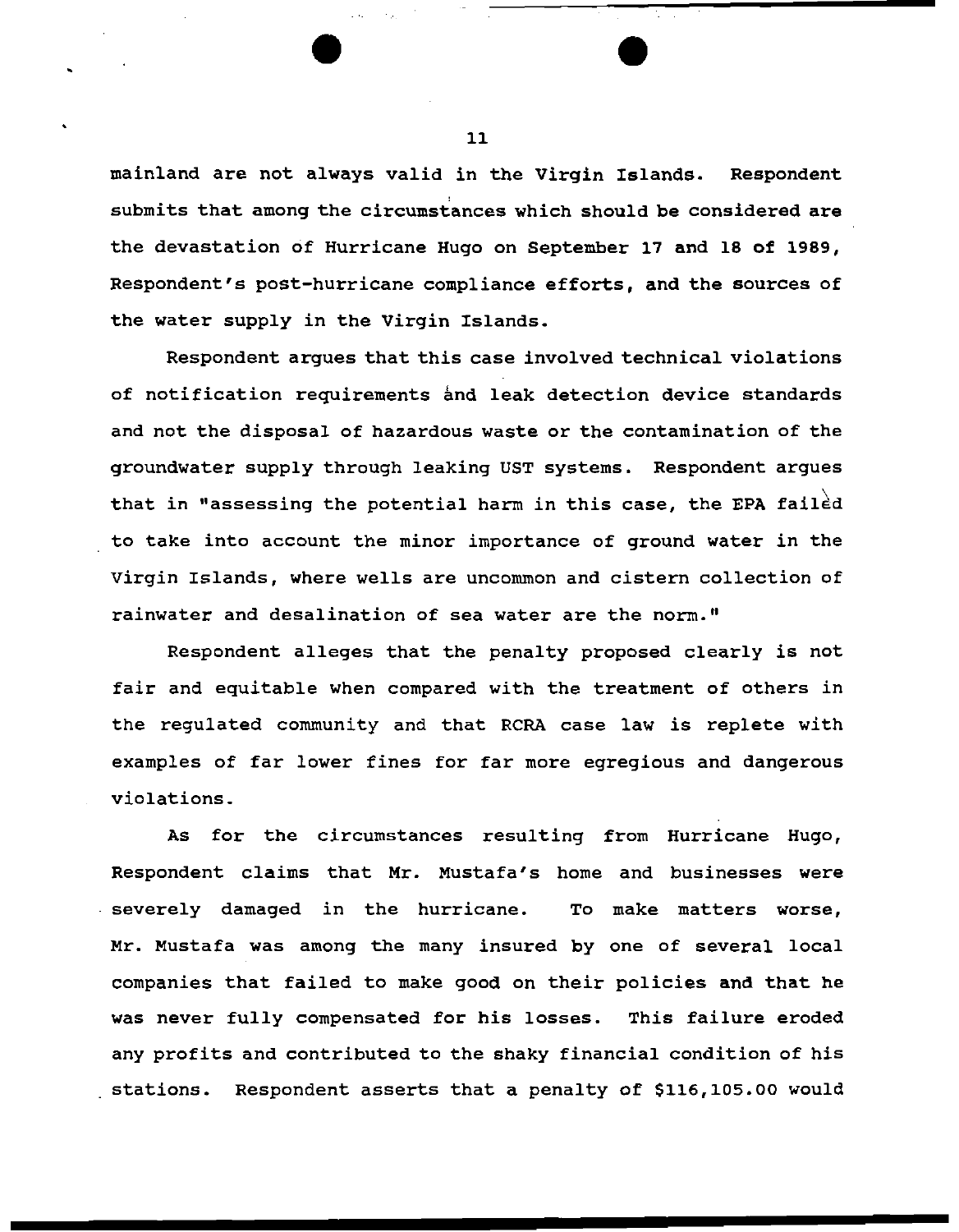be catastrophic because Respondent's two service stations simply do not have the profit potential ever to recover from such a large expense. Respondent also states that he has no·history of prior offenses.

As for the application of the factors in the penalty policy, Respondent insists that: (1) under the circumstances the extent of the deviation was minor, rather than major; (2) the potential for harm was minor; (3) the "violator specific" adjustments were arbitrarily applied; {4) EPA failed to consider "other unique factors" which are clearly present in this case; (5) the application of the "Environment Sensitivity Multiplier Index" was patently arbitrary; and (6) the calculation of the "Days of Noncompliance Multiplier" is arbitrarily high.

## V. The Penalty

Section 22.27(b) of the CROP (40 C.F.R. § 22.27(b)) states, in pertinent part:

> If the Presiding Officer determines that a violation has. occurred, the Presiding Officer shall determine the dollar amount of the recommended civil penalty to be assessed in the initial decision in accordance with any criteria set forth in the Act relating to the proper amount of civil penalty, and must consider any civil penalty guidelines issued under the Act. If the Presiding Officer decides to assess a penalty different in amount from the penalty recommended to be assessed in the Complaint, the Presiding<br>Officer shall set forth in the initial set forth in the initial decision the specific reasons for the increase or decrease.

The Act requires that any penalty which may be assessed must be "reasonable taking into account the seriousness of the violation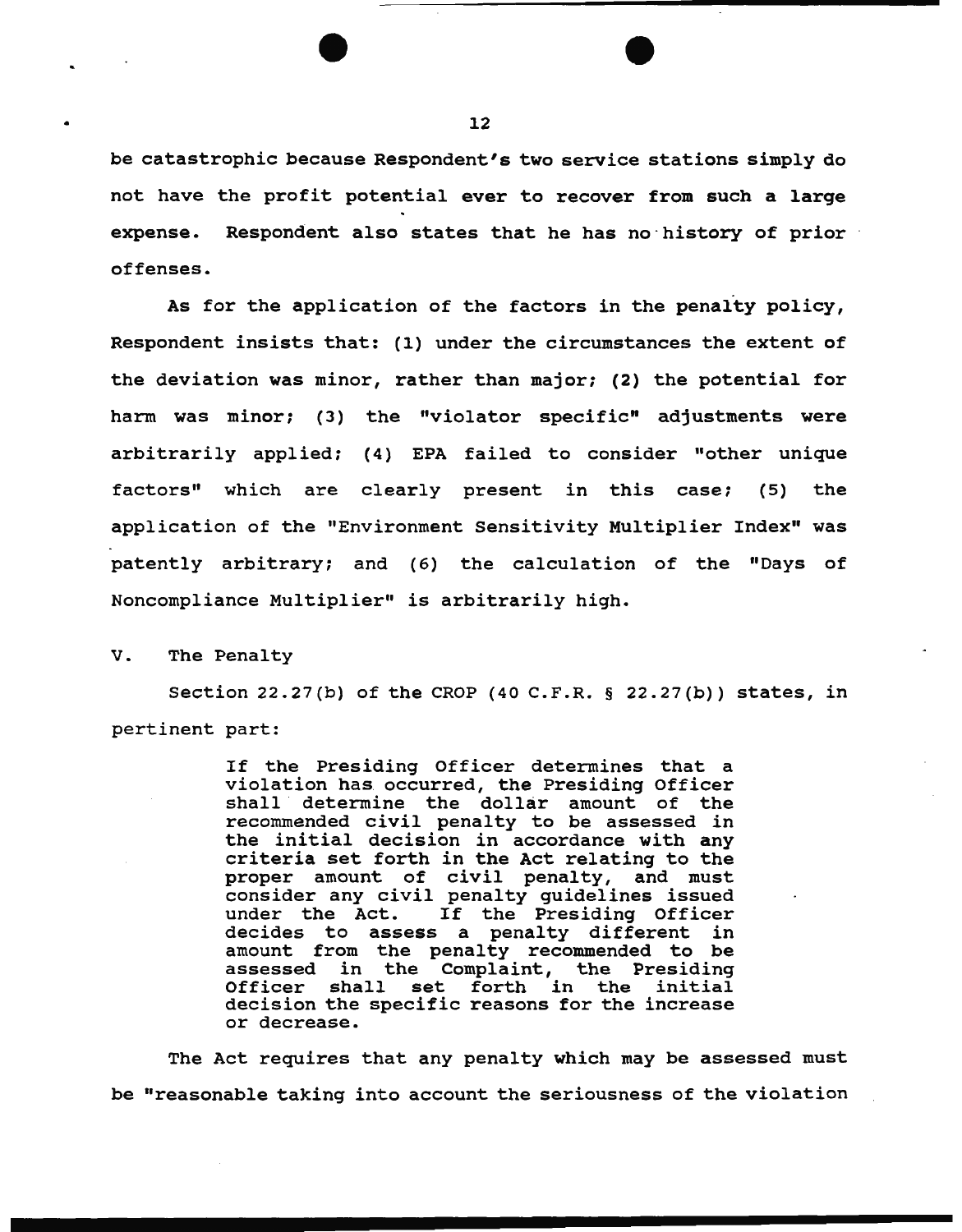and any good faith efforts to comply with applicable requirements."<sup>5</sup>

The "U.S. EPA Penalty Guidance for Violations of Regulations" of November 1990 (Penalty Policy) d<mark>escrib</mark>es the several steps in the computation of the penalty amount. UST They include the determination of the economic benefit of noncompliance and the determination of a gravity-based component which result in an initial penalty target figure but which thereafter may be adjusted based on four violator-specific adjustment figures (which are also to be considered in determining the gravity-based component). Consideration will be given to these steps in calculating the penalty in this case.

A. Economic Benefit of Noncompliance: The economic-benefit component represents the economic advantage that Respondent may have gained by delaying capital and/or nondepreciable costs and by avoiding operational and maintenance costs associated with compliance. The total economic-benefit component is based on the benefit from both avoided costs and delayed costs.

For Count I Complainant has determined that there was no economic benefit to Respondent in terms of avoided costs or delayed costs for noncompliance. As one might expect, Respondent concurs with this assessment. I therefore find that there was no economic benefit afforded to Respondent due to his noncompliance with the provisions for notification to the EPA or the DPNR of the UST

·. •

 $5$ Section 9006(c) of SWDA, 42 U.S.C. § 6991e(c).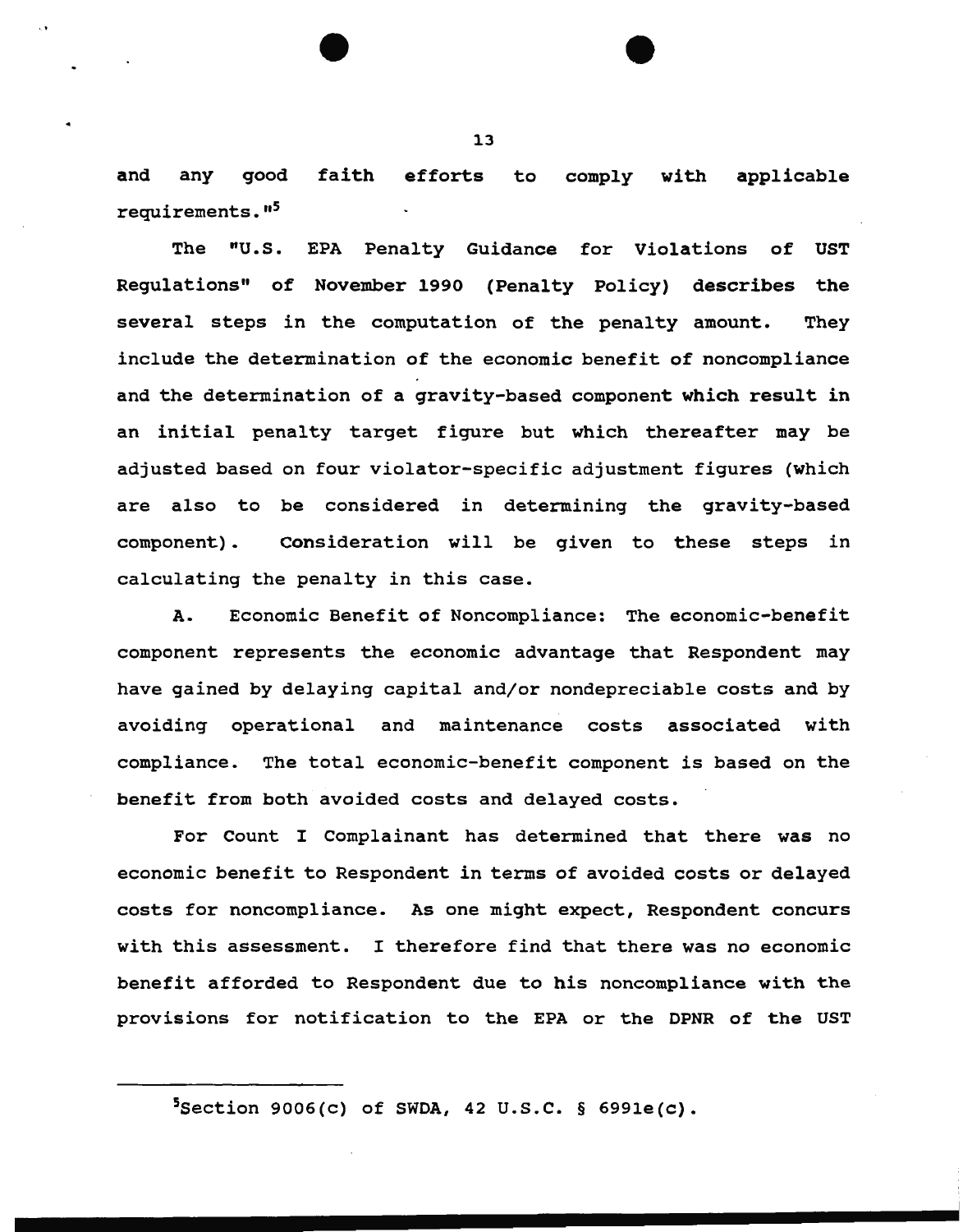systems owned and/or operated by him. The proper dollar amount for this factor for Count I of the complaint is \$0.

For Count II, the Complainant has calculated the economicbenefit component to be \$5,480.00. Respondent has offered no evidence to show that the economic benefit that he gained from noncompliance was of a lesser amount nor has Respondent advanced any meaningful arguments that this amount was calculated improperly or incorrectly. Therefore, I have no basis upon which to reduce this figure of \$5,480.00.

B. Gravity-Based Component: This component consists first of a matrix value which is based upon the extent to which the violation deviates from statutory or regulatory requirements and upon the actual or potential harm resulting from the violation. This matrix value is then adjusted to take into account the Respondent's degree of cooperation or noncooperation: the degree of willfulness or negligence associated with the violation; Respondent's history of noncompliance and other unique factors associated with the case. Following the adjustments to the matrix value, it is multiplied by an environmental sensitivity multiplier (ESM) which is supposed to reflect the potential or actual environmental impact at the site and by a days of noncompliance multiplier (DNM) which takes into account the number of days of noncompliance. The result is the gravity-based component.

For Count I EPA determined that both the potential for harm and the extent of deviation were major, resulting in a matrix value of \$1,500. 00. According to "Appendix A: 'Matrix Values for

14

 $\label{eq:2.1} \mathcal{L}^{\mathcal{A}}(\mathcal{A}) = \mathcal{L}^{\mathcal{A}}(\mathcal{A}) = \mathcal{L}^{\mathcal{A}}(\mathcal{A})$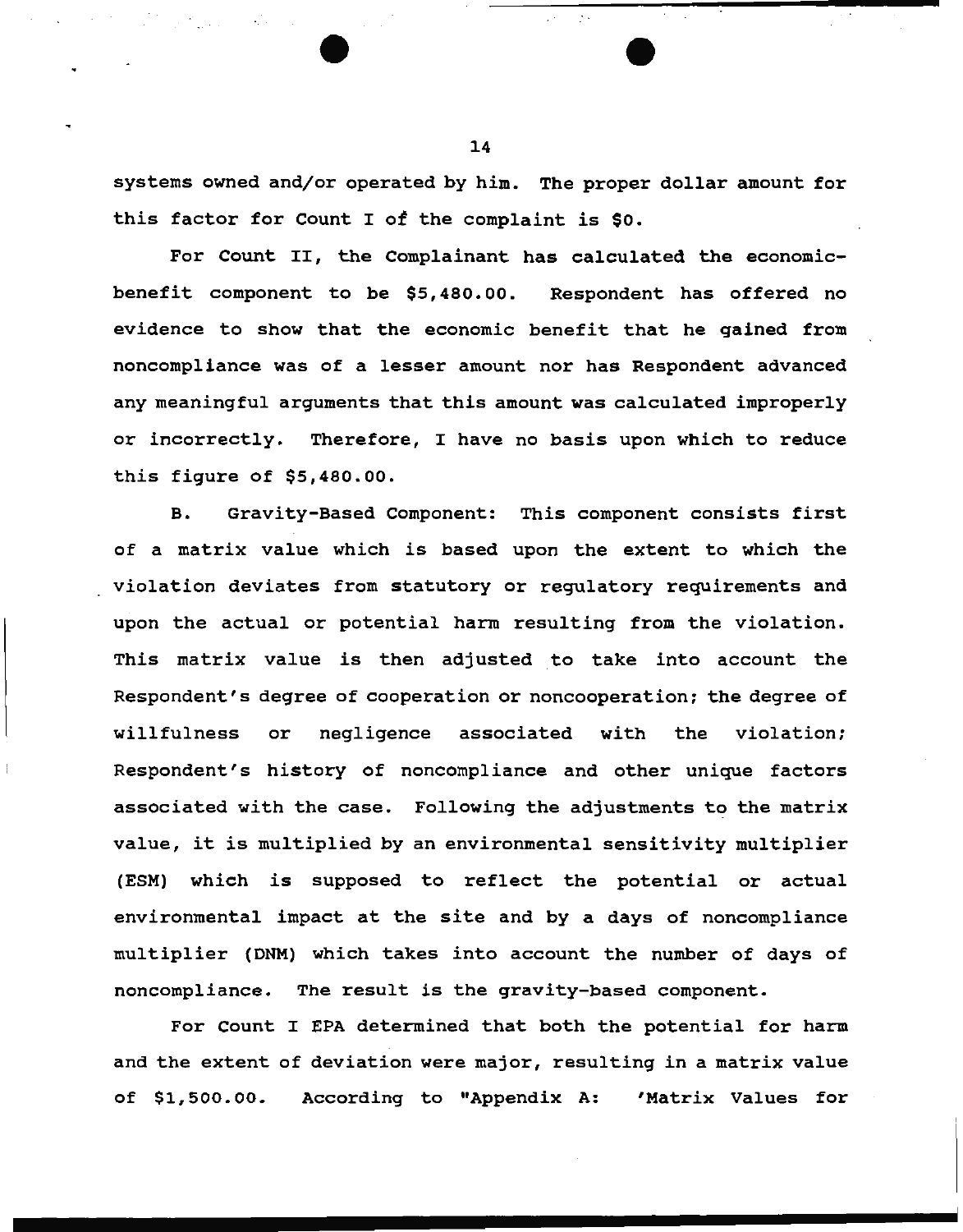Selected Violations of Federal Underground Storage Tank Regulations'" the appropriate matrix value for a failure to notify the designated state or local agency of an existing tank is "Major Major \$1500."<sup>6</sup>

<sup>6</sup>The appendix describes this violation with a regulatory citation to§ 280.22(a). The violation alleged in Count I of the complaint and so stipulated herein cited  $\S$  280.3 (1985). 280.3 provided, in pertinent part:

§280.3 Notification requirements.

(a) On or before May 8, 1986, each owner of an underground storage tank currently in use must submit, in the form prescribed in Appendix I of this section, a notice of the existence of such tank to the State or local agency or department designated in Appendix II of this section to receive such notice.

(b) on or before May 8, 1986, each owner of an underground storage tank taken out of operation after January 1, 1974 (unless the owner knows that such tank has been removed from the ground) must submit, in the form prescribed in Appendix I of this section, a notice of the existence of such tank to the State or local agency or department designated in Appendix II of this section to receive such notice.

The notification requirements section of Part 280 subsequently was revised and has been republished as Section 280.22 which provides, in pertinent part, as follows:

§ 280.22 Notification requirements.

(a) Any owner who brings an underground storage tank system into use after May 8, 1986, must within 30 days of bringing such tank into use, submit, in the form prescribed in appendix I of this part, a notice of existence of such tank system to the state or local agency or department designated in appendix II of this part to receive such notice.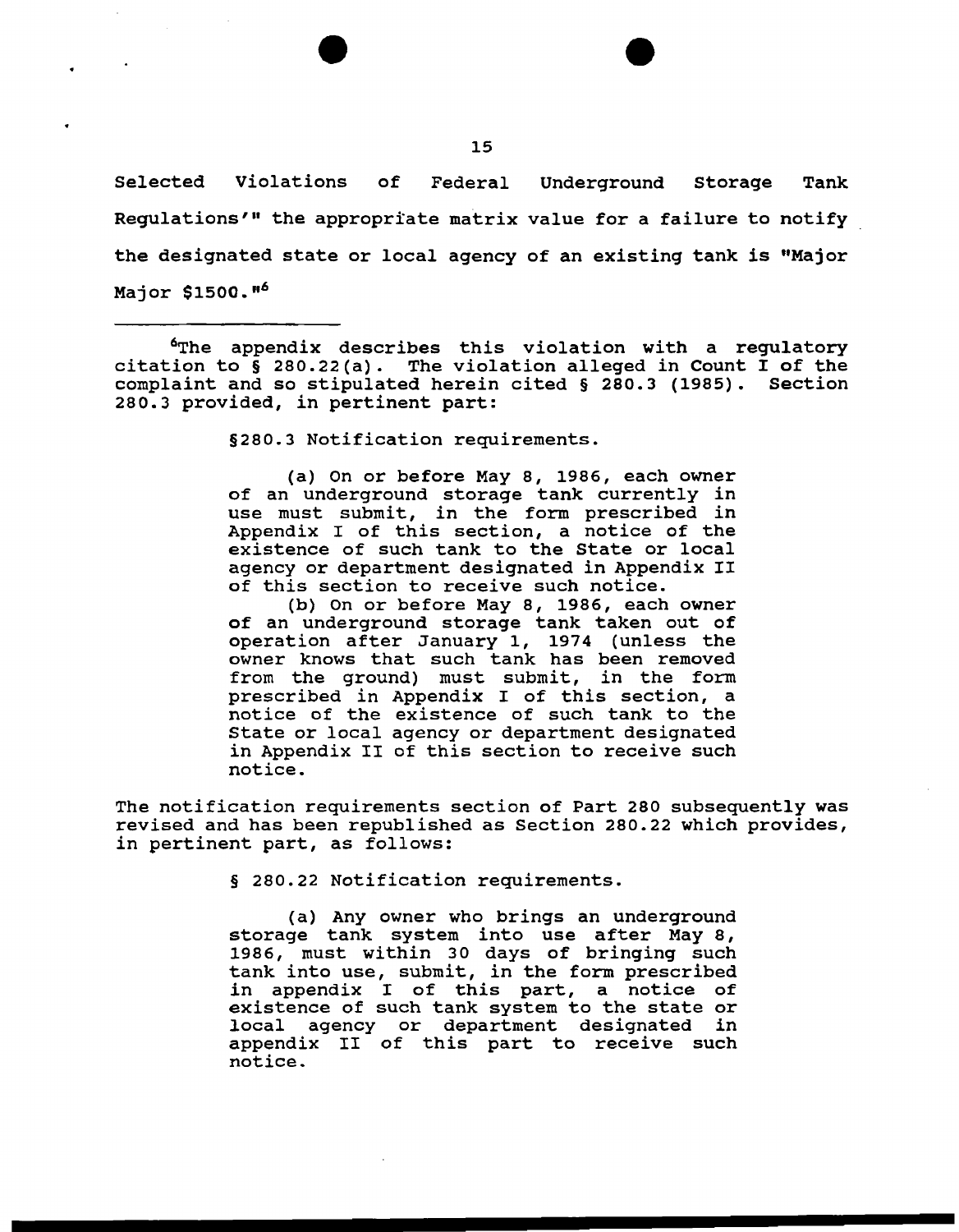Respondent disagrees, contending that based upon the time when . Mr. Mustafa was first notified of the violations, the catastrophic devastation, disorder and disruption which resulted from Hurricane Hugo about six (6) weeks after Mr. Mustafa first learned of the notification requirements from DPNR, and his efforts to achieve compliance under arduous circumstances, the designation of "major" for extent of deviation is arbitrary and capricious. Based upon the totality of the circumstances, Respondent asserts that the appropriate designation is "minor."

Respondent's contentions as to the extent of deviation must be rejected. Clearly Respondent was guilty of substantial noncompliance in his failure to notify the proper parties of the existence of the UST systems.

The notification requirements were first published in the Federal Register on November 8, 1985 and the Respondent, like everyone else, is charged with knowledge of the United States Code

NOTE: owners and operators of UST systems that were in the ground on or after May 8, 1986, unless taken out of operation on or before January 1, 1974, were required to notify the designated state or local agency in accordance with the Hazardous and Solid Waste Amendments of 1984, Pub. L. 98-616, on a form published by EPA on November 8, 1985 (50 FR 46602) unless notice was given pursuant to<br>section 103(c) of CERCLA. Owners and  $103(c)$  of CERCLA. operators who have not complied with the notification requirements may use portions I through VI of the notification form contained in appendix I of this part.

Hence, the nature of the violation here is essentially identical to a violation of 40 C.F.R. § 280.22(a).

<sup>(</sup>Footnote 6 continued)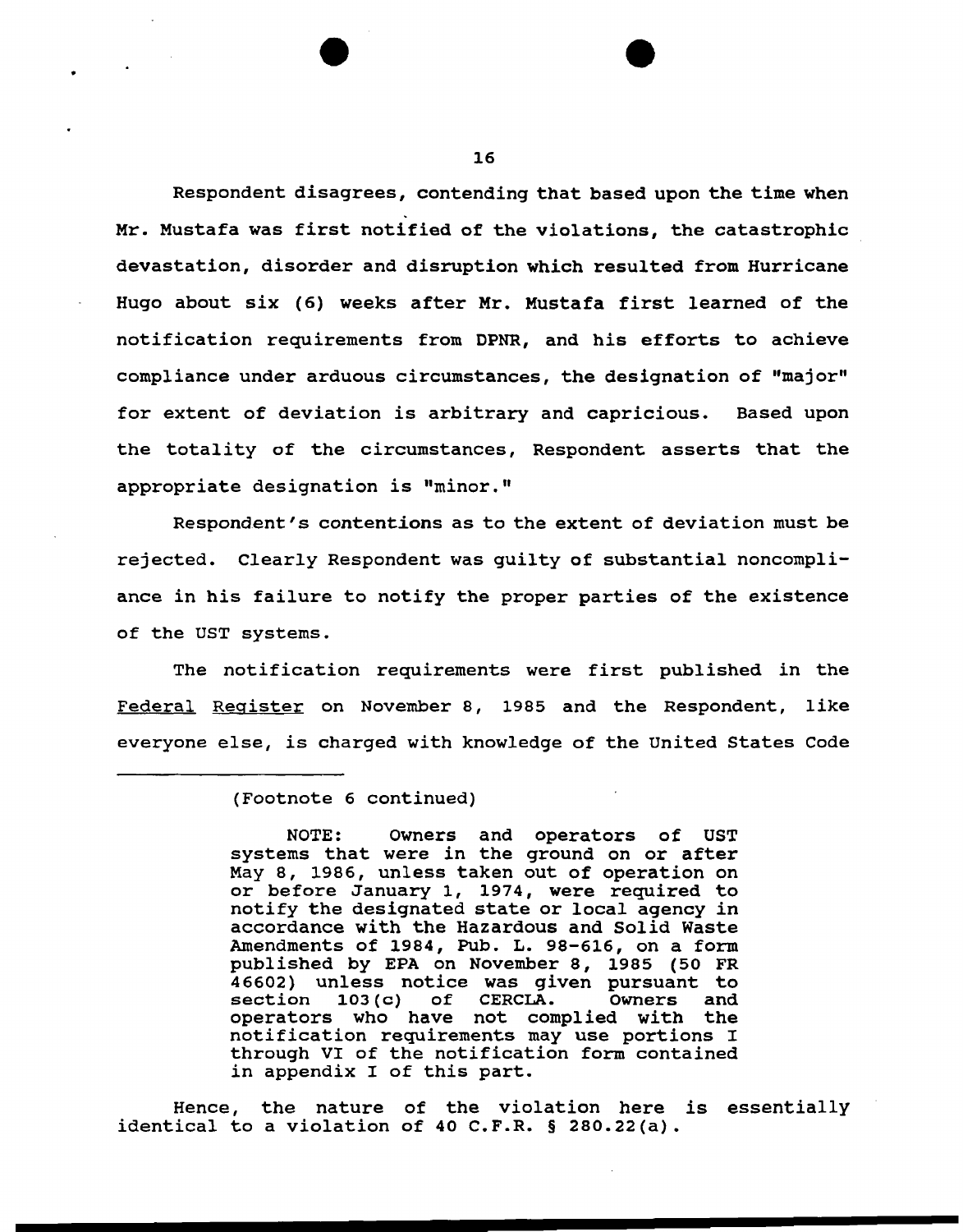and rules and regulations duly promulgated thereunder.<sup>7</sup> The<br>Supreme Court has said: "Just as everyone is charged with knowledge of the United States Statutes at Large, Congress has provided that the appearance of rules and regulations in the Federal Register gives legal notice of their contents."<sup>8</sup> Moreover, on May 6, 1986, both the Virgin Island Daily News and the St. Croix Avis carried articles announcing the notification requirements and on July 21, 1986 the Government of the Virgin Islands issued a Press Release concerning the requirement. \

Respondent maintains that "at the end of July of 1989 • OPNR itself was still trying to comprehend the new law." Complainant points out that OPNR, through a letter dated July 25, 1989, informed Respondent of the notification requirements for owners of UST systems and provided him with a brochure describing these requirements and a copy of the notification form.<sup>9</sup> Thus, there is no question but that Respondent received actual notice of this requirement in late July of 1989. On August 30, 1989, DPNR sent Mr. Mustafa a notice-of-violation (NOV) letter for his failure to comply with the notification requirements.<sup>10</sup> On September 8, 1989, a representative of OPNR telephoned Mr. Mustafa concerning his continued failure to file the notification forms and was

 $744$  U.S.C. § 1507.

<sup>8</sup>Federal Crop Ins. Corp. v. Merrill, 332 U.S. 380, 384-385 (1947).

9complainant's Motion for Accelerated Decision (Motion) (February 12, 1993) Exhibit (Exh.) 6.

 $^{10}$ Motion, Exh. 7.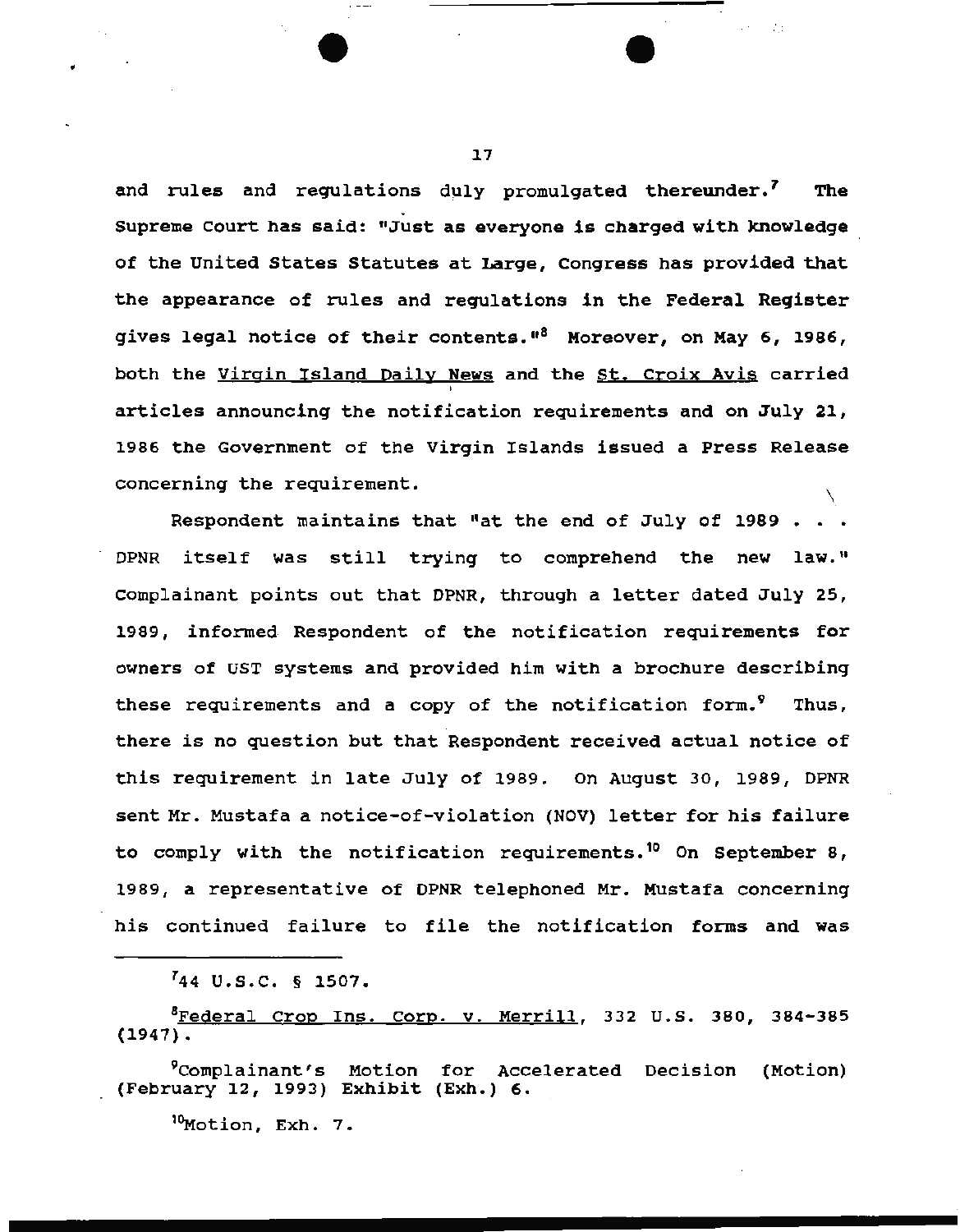informed by Mr. Mustafa that his forms would be forthcoming shortly.<sup>11</sup> Respondent argues that he could not file the required notification forms because he did not have all of the information requested, that he sought that information from the previous owners but without success. However, as complainant points out, the notification forms themselves allow UST owners to indicate "unknown" or to provide estimates as to the information requested.

On September 17 and 18 of 1989, Hurricane Hugo struck the island of st. Croix. Mr. Mustafa clearly had ample opportunity between July 25, 1989, and the arrival of Hurricane Hugo to complete and file the required forms but he failed to do so.

Respondent asserts that in evaluating the circumstances of the case, the disorder and disruption bordering on total chaos, following the advent of Hurricane Hugo must be taken into consideration. According to Respondent, Mr. Mustafa's home and businesses were severely damaged in the storm and the Golden Cow was still missing its roof as of April 1993. In describing the months following the hurricane, Respondent states that the National Guard was called in to maintain order; that emergency food and water had to be air lifted to the island; that it was months before telephone, power and other basic services were restored: and that during that period, finding food and shelter was the only priority. I agree with Respondent that consideration must be given to these circumstances and to Mr. Mustafa's "efforts to rebuild his home, his businesses, and his life" under such arduous conditions when

18

•

<sup>11</sup> complainant's Prehearing Exchange (January 23, 1992) Exh. 7.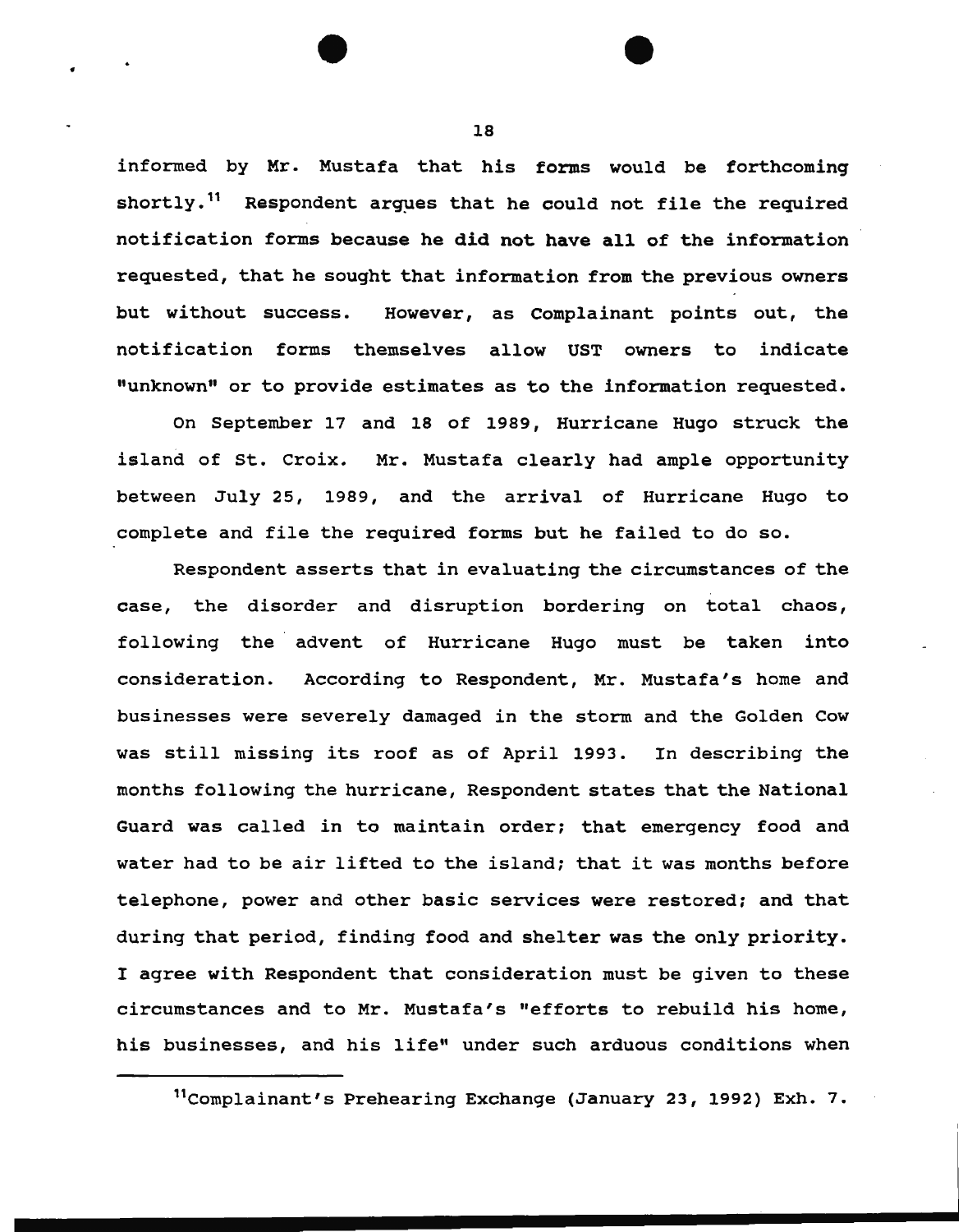evaluating his failure to comply with the UST requirements during . the period following Hurricane Hugo. I believe these circumstances should be considered in connection with the "other unique factors associated with the case" which will be considered in adjusting the matrix value and in connection with the DNM.

Therefore, the extent of deviation for Count I should be classified as major.

Respondent also insists that EPA classification of the potential for harm as major is erroneous and urges that this factor be classified as minor. Respondent cites the fact that st. Croix relies only to a minimal extent on drinking water from groundwater sources as compared with the U.s. mainland. In this regard Respondent states that:

> The majority of Virgin Islanders depend on desalination and rainwater catchment for<br>water. Moreover, both of Mr. Mustafa's gas water. Moreover, both of Mr. Mustafa's gas stations are located in areas far restations are located in areas far re-<br>moved from the few wells that do exist on St. Croix . . . . And unlike the mainland, st. Croix has no lakes, rivers or streams that could be contaminated by a possible UST leak. Therefore, Mr. Mustafa's particular UST's do not pose any risk to human health or the<br>environment. Based on the relevant circum-Based on the relevant circumstances surrounding Mr. Mustafa's technical violation, the risk to human health and the environment [by) his failure to notify DPNR of his UST systems is unquestionably minor.

EPA has evaluated the potential for harm for Count I as major on the basis of the Penalty Policy statement that "failure to submit tank notification data may be considered to have significant potential for harm because the Agency has few other sources of

1.9

·--.. --------------------- e.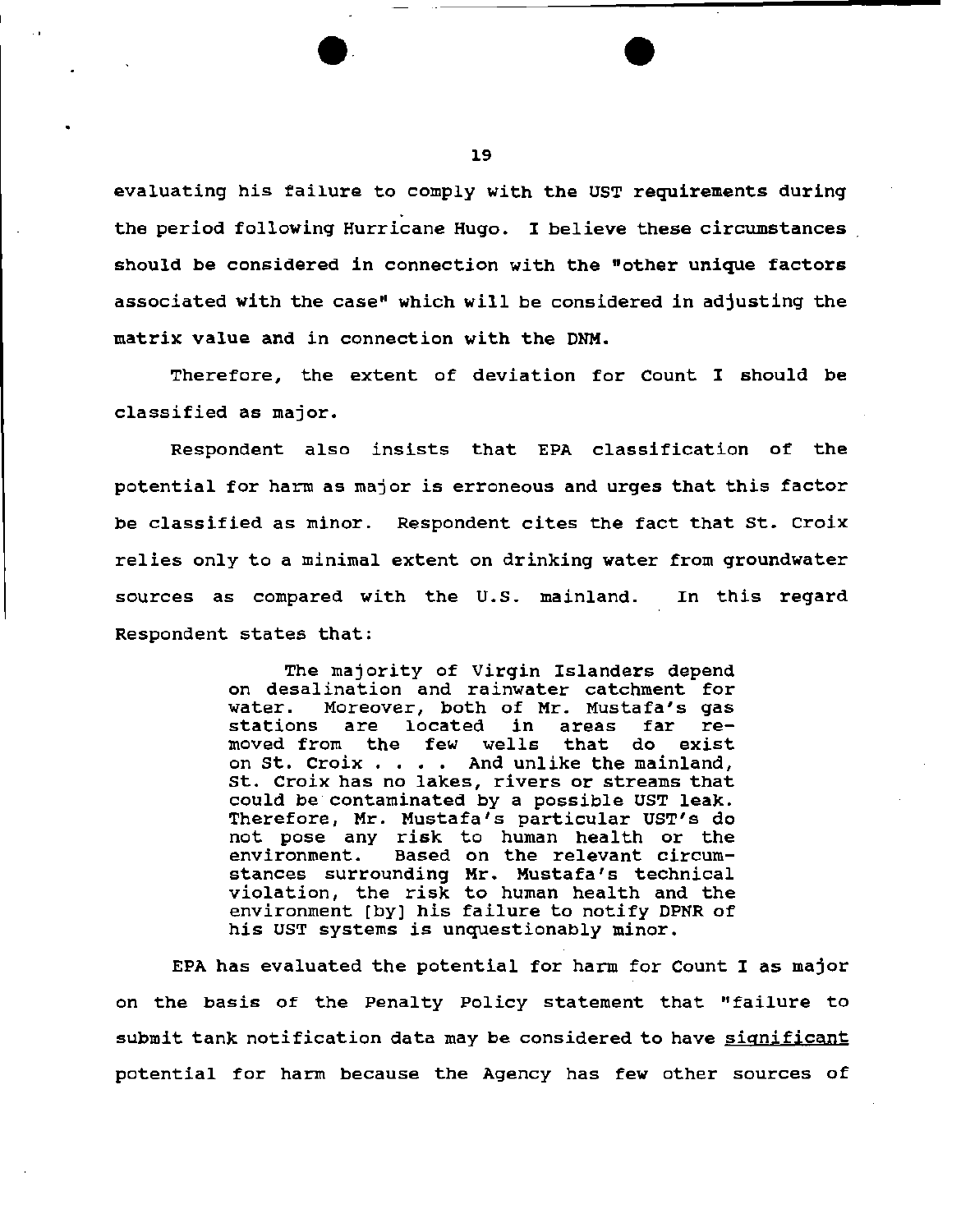information on the location of USTs.<sup>"12</sup> In describing the difference between a major potential for harm and a moderate potential for harm, EPA uses the word "significant" in connection with a moderate potential for harm. A moderate potential for harm is described as a violation which "may have a significant adverse effect on the regulatory program" while a major potential for harm is described as a violation which "may have a substantial adverse effect on the regulatory program."<sup>13</sup> The difference between significant and substantial is not crystal clear.<sup>14</sup> However, EPA's use of the word "significant" in the Penalty Policy both in describing the violation alleged in count I and in describing a moderate potential for harm in connection with the adverse effect on the regulatory program resulting from such a violation is considered "significant." The failure to submit the required notification forms is considered to have "significant potential for harm": a violation which "may have a significant adverse effect on the regulatory program" possesses a moderate potential for harm. I conclude that this warrants the classification of the potential

 $^{13}$ Id. at 17 (emphasis added).

<sup>12</sup>Penalty Policy at 15 (emphasis added).

<sup>14</sup>Significant is defined as momentous or important while substantial is defined as momentous of important while<br>substantial is defined as being of considerable importance. substantial is defined as being of considerable importance.<br><u>Webster's II New Riverside University Dictionary</u> (1984). In an Webster's II New Riverside University Dictionary (1984). In an earlier dictionary significant is defined as important or of consequence while substantial is defined as essential, material or important. <u>The Random House Dictionary of the English Language</u><br>(1969). Turning to <u>Roqet's International Thesaurus</u> (Third Ed. Turning to Roget's International Thesaurus (Third Ed. 1962) one finds that important is equated to substantial (670.16) and to significant (670.19) and both terms are equated with meaningful (543.10).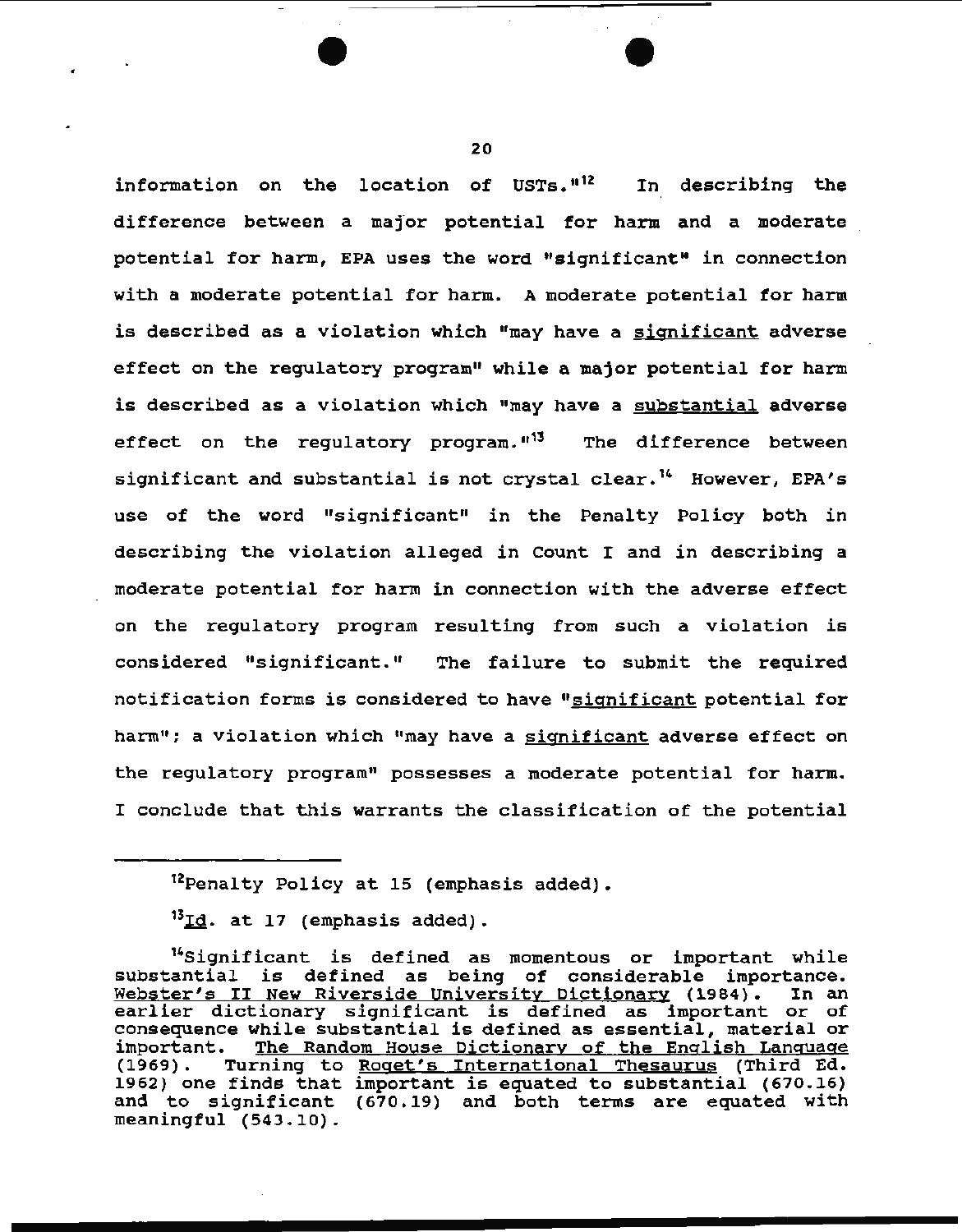for harm as moderate. A moderate classification is considered reasonable taking into account the seriousness of the violation. The major/moderate classification for Count I results in a matrix value of \$1,000.00.

Given the type of violation the penalty for Count I is assessed on a per-tank basis since the specific notification requirement is clearly associated with each tank at a facility. Hence, the initial matrix value of \$1,000.00 will be multiplied by six (6) which is the number of UST systems for which Respondent failed to submit a notification,<sup>15</sup> producing \$6,000.00.

For Count II EPA determined that the failure to provide a method of release detection was a major deviation from the regulatory requirement and presented a major potential for harm. This resulted in an initial matrix value of \$1,500.00. Respondent, on the other hand, contends that the relevant circumstances are the same for both counts and, consequently, the deviation from the regulatory requirement and the potential for harm should both be ranked as minor.

I must reject Respondent's arguments concerning the deviation from the regulatory requirement factor for Count II for the same reasons that I rejected the same arguments with respect to Count I.

<sup>&</sup>lt;sup>15</sup>Subsequent to issuance of the complaint in this matter, Complainant learned, on the basis of notification forms filed for each of the three gas stations, that there are three, not two, UST systems at Golden Cow and at Two Williams. This new information could have justified the imposition of a higher penalty than that sought in the complaint. Complainant, however, in the exercise of enforcement discretion, decided not to seek imposition of the higher penalty.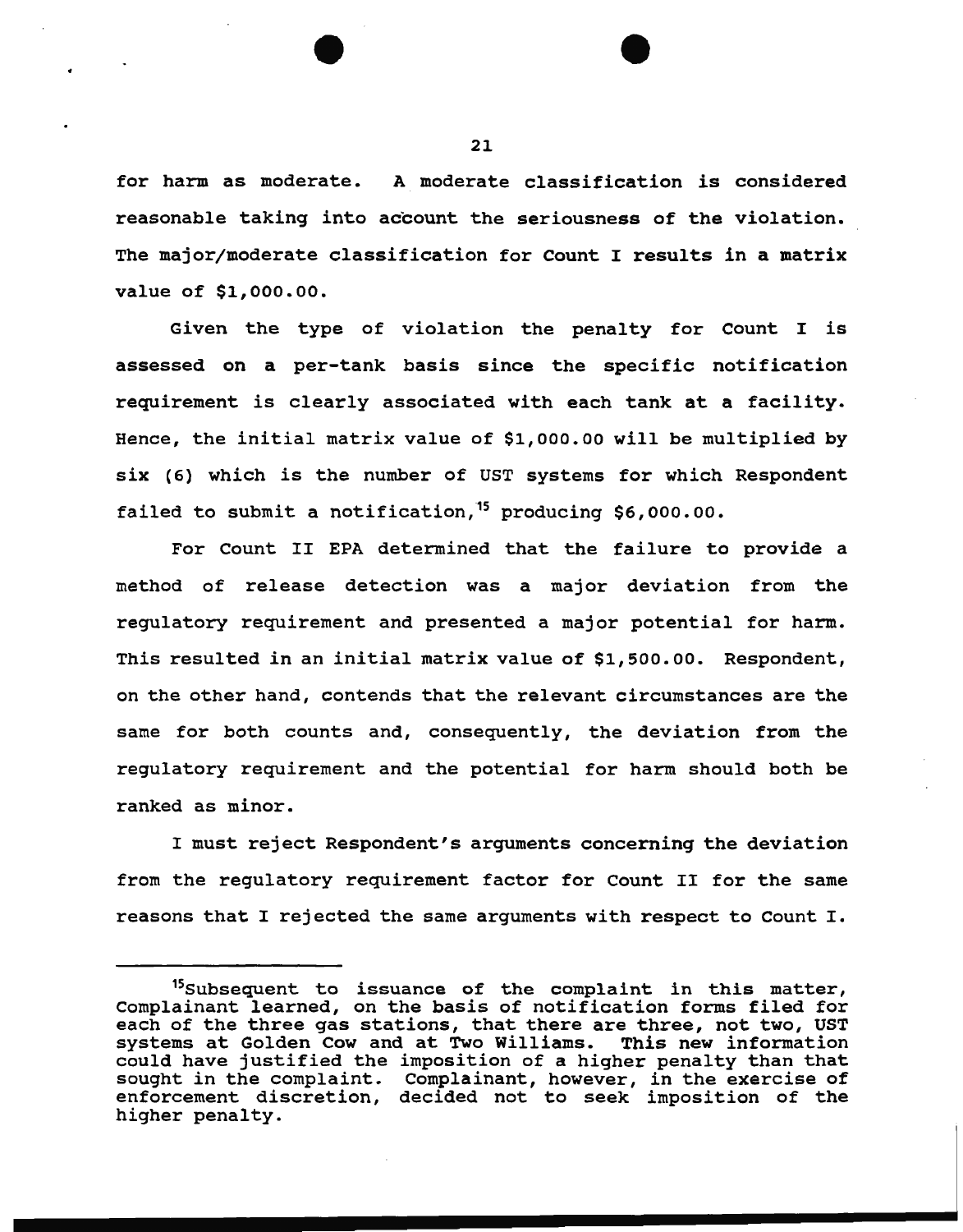The failure to provide any detection method whatsoever - even the most rudimentary method - is clearly a total and complete deviation from the regulatory requirement and must be classified as major.

Complainant has classified the potential for harm resulting from the failure to meet the release detection requirements as major while Respondent insists that they be classified as minor. This issue must be resolved primarily on the basis of the potential threat to the groundwater on St. Croix presented by the violation.

The urban areas of the Virgin Islands rely primarily on desalinated seawater while rural areas depend mainly on rainwater collected from rooftop rainfall catchments and ground water.<sup>16</sup> "Ground water sources supply 18 percent of the total water used in the U.S. Virgin Islands.<sup>"17</sup> The public water supply system in St. Croix consists of separate potable water- and seawaterdistribution systems. The potable water-distribution system uses desalinated water from the Virgin Islands Water and Power Authority (VIWAPA) which is supplemented by ground water withdrawn from the Virgin Islands Department of Public Works (VIDPW) well fields on St. Croix.<sup>18</sup> "In St. Croix, the . . . VIDPW uses ground water to

<sup>18</sup>H. Torres-Sierra and T. Rodriquez-Alonso, at 488.

22

 $\bullet$   $\overline{\bullet}$   $\overline{\bullet}$ 

<sup>&</sup>lt;sup>16</sup>Heriberto Torres-Sierra and Teresita Rodriguez-Alonso, U.S. Virgin Islands Water Supply and Use: u.s. Geological survey Water-Supply Paper 2350 (1987) at 485.

<sup>&</sup>lt;sup>17</sup>Joseph W. Troester, U.S. Geological Survey Ground-Water Studies in the U.S. Virgin Islands, Water Fact Sheet. U.S. Geological Survey, Department of the Interior, Open-File Report 88- 163 (1988).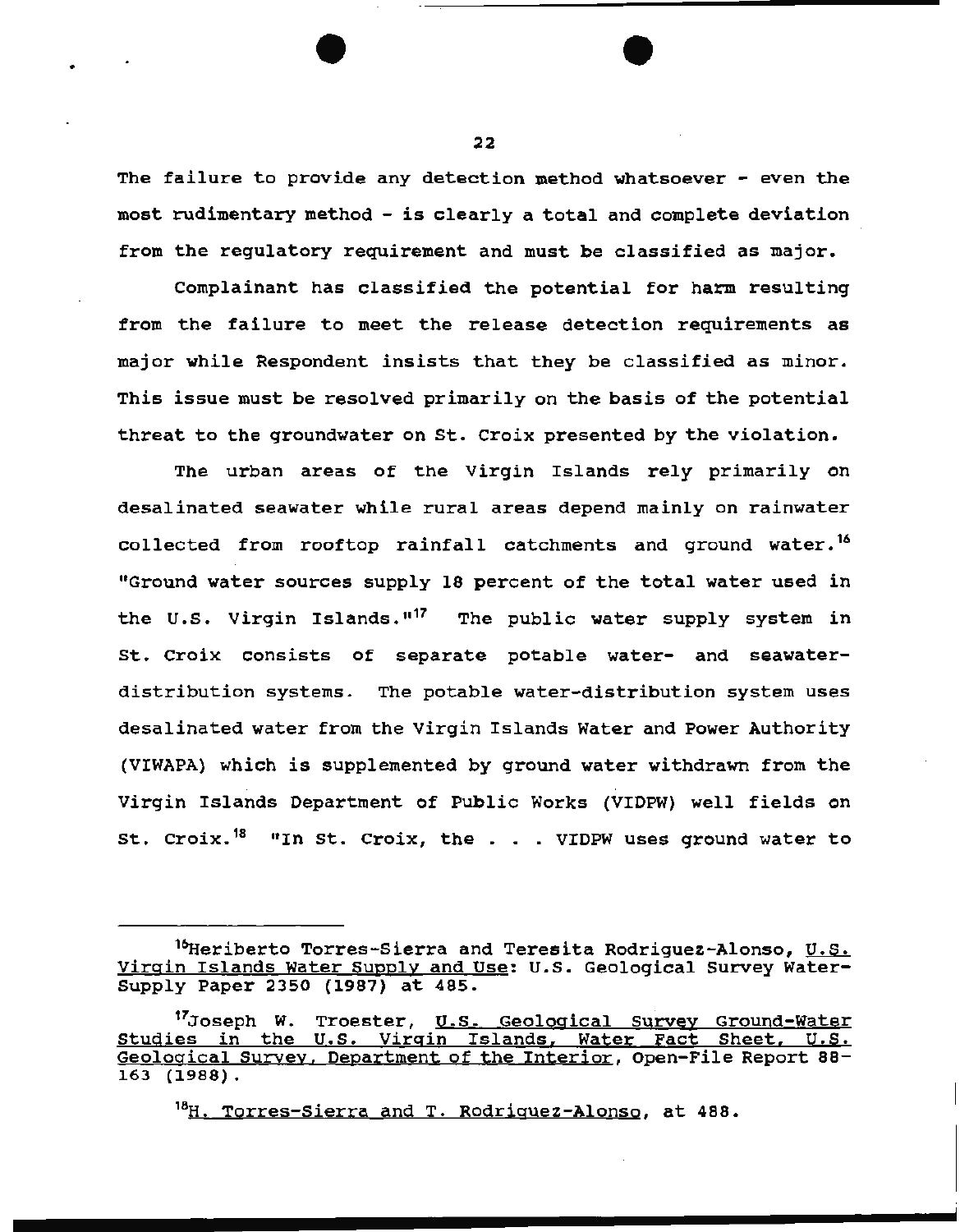supplement the desalinated water in the public-supply system."<sup>19</sup> About 94 percent of the water in the public water supply systems throughout the Virgin Islands is produced by the desalination plants while the remaining six (6) percent comes from tne VIDPW well fields on St. Croix and St. John.<sup>20</sup>

Just over half the population of the Virgin Islands is not I served by public-supply water systems. These people are classified as domestic self-supplied users and about 38 percent of their water is supplied by private wells. $^{21}$  Commercial self-supplied users, including hotels, condominiums, airports, laundries, rum distilleries and gasoline stations also rely, to some extent, upon the use of ground water.<sup>22</sup> Complainant points out that St. Croix, where Respondent's facilities are located, has the largest and best developed groundwater resources in the Virgin Islands. The Kingshill Aquifer underlies 25 square miles of the island and accounts for 67 percent of the total groundwater withdrawal *in* the Virgin Islands.<sup>23</sup> There are an estimated 500 to 600 wells located on St. Croix, both public and private, capable of pumping 1.5 to

- $^{20}$ Id. at 488.
- $^{21}$ Id. at 488-489.
- $^{22}$ Id. at 489.

23

 $\bullet$   $\bullet$ 

<sup>19</sup>Id. at 486.

<sup>&</sup>lt;sup>23</sup>A. Zack, T. Rodriguez-Alonzo, & A. Roman-Mas, <u>U.S. Virgin</u> Islands Ground-Water Quality: U.S. Geological Survey Open-File Report 87-0756 (1987).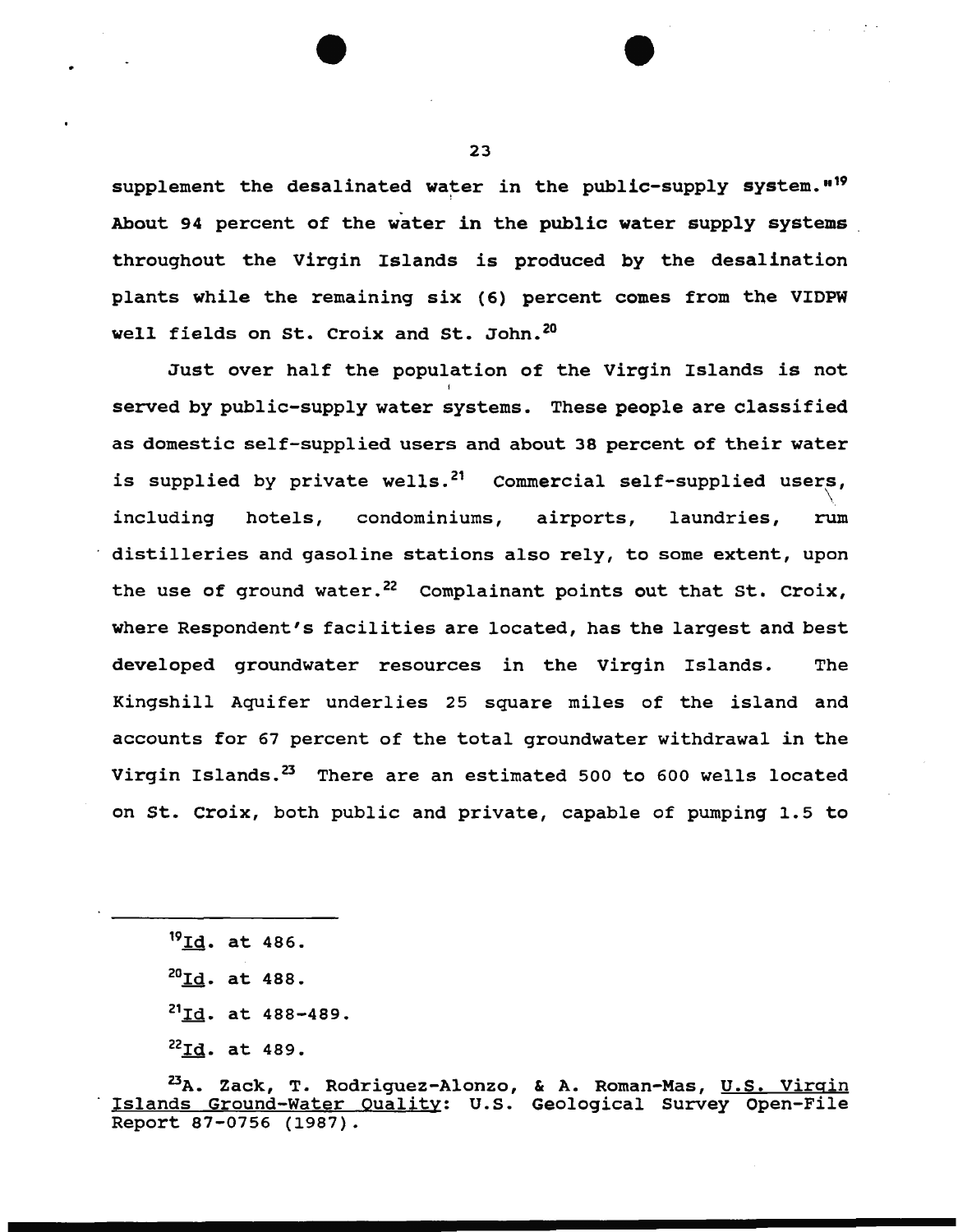2.0 million gallons per day. $24$  In 1987 about 960,000 gallons of water were withdrawn each day from the Kingshill Aquifer on St. Croix.<sup>25</sup> Respondent's facilities, where the UST's are located, are situated over the Kingshill Aquifer.

Based upon these facts, Complainant would have me conclude that the potential for harm to the ground water in the Kingshill Aquifer resulting from an undetected leak from one or more of Respondent's UST's is major. However, Complainant's own penalty computation memorandum belies this contention where it states "that the potential environmental impact at the site would be moderate, should petroleum be released at Respondent's facilities. Respondent's UST facilities are located in commercial/residential areas but do not threaten local water supplies." Moreover, the Penalty Policy, in distinguishing the potential for harm factor from the ESM, emphasizes that the potential for harm factor measures the probability that a release or other harmful action would occur because of the violation. I cannot conclude that there is a major probability that a release would occur because of the failure to provide a method of release detection. Therefore, I conclude that the potential for harm should be classified as moderate. With a major/moderate matrix, the value for Count II is \$1,000.00.

24

لما

<sup>&</sup>lt;sup>24</sup>Treadway, "Seeking Scarce Water," The Daily News, Oct. 28, 1991, at 15.

<sup>25</sup>H. Torres-Sierra and T. Rodriquez-Alonso, Fig. 3 at 487.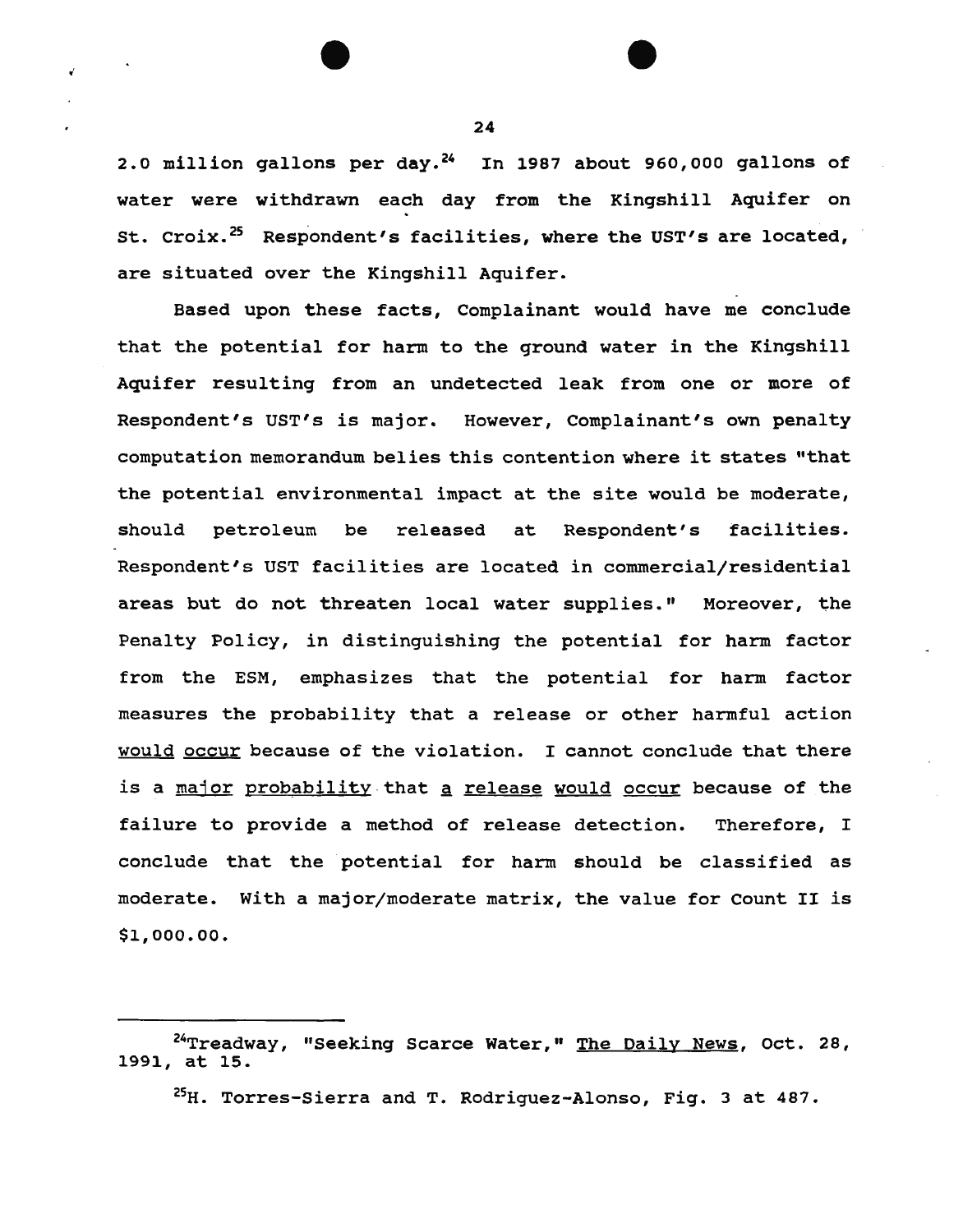Given the type of violation, the penalty for Count II is assessed on a per-tank basis since the tank release detection requirements and the piping release detection requirements are associated with more than one tank. Hence, the initial matrix value of \$1,000.00 will be multiplied by six (6) which is the number of UST systems for which Respondent failed to submit a notification, 26 producing a result of \$6,000.00.

In summary, the matrix values for the gravity-based component for each violation is:

#### Count I: Count II: \$6,000.00 \$6,000.00

C. Violator-Specific Adjustments: These adjustments may be made based upon the violator's: (1) degree of cooperation or noncooperation; (2) degree of willfulness or negligence; (3) history of noncompliance; and (4) other unique factors.

In assessing the violator's degree of cooperation or noncooperation and in assessing the violator's degree of willfulness or negligence, the Penalty Policy authorizes upward adjustments by as much as 50 percent. EPA proposes the maximum upward adjustment of so percent for both elements in calculating the penalty for Count I. I agree that an upward adjustment for both elements is appropriate but I do not believe that the maximum of 50 percent is appropriate for Count I.

Mr. Mustafa was sent the forms and brochure by DPNR in late July of 1989. One month later on August 30, he received a final

<sup>&</sup>lt;sup>26</sup>See FN 15, supra at 21.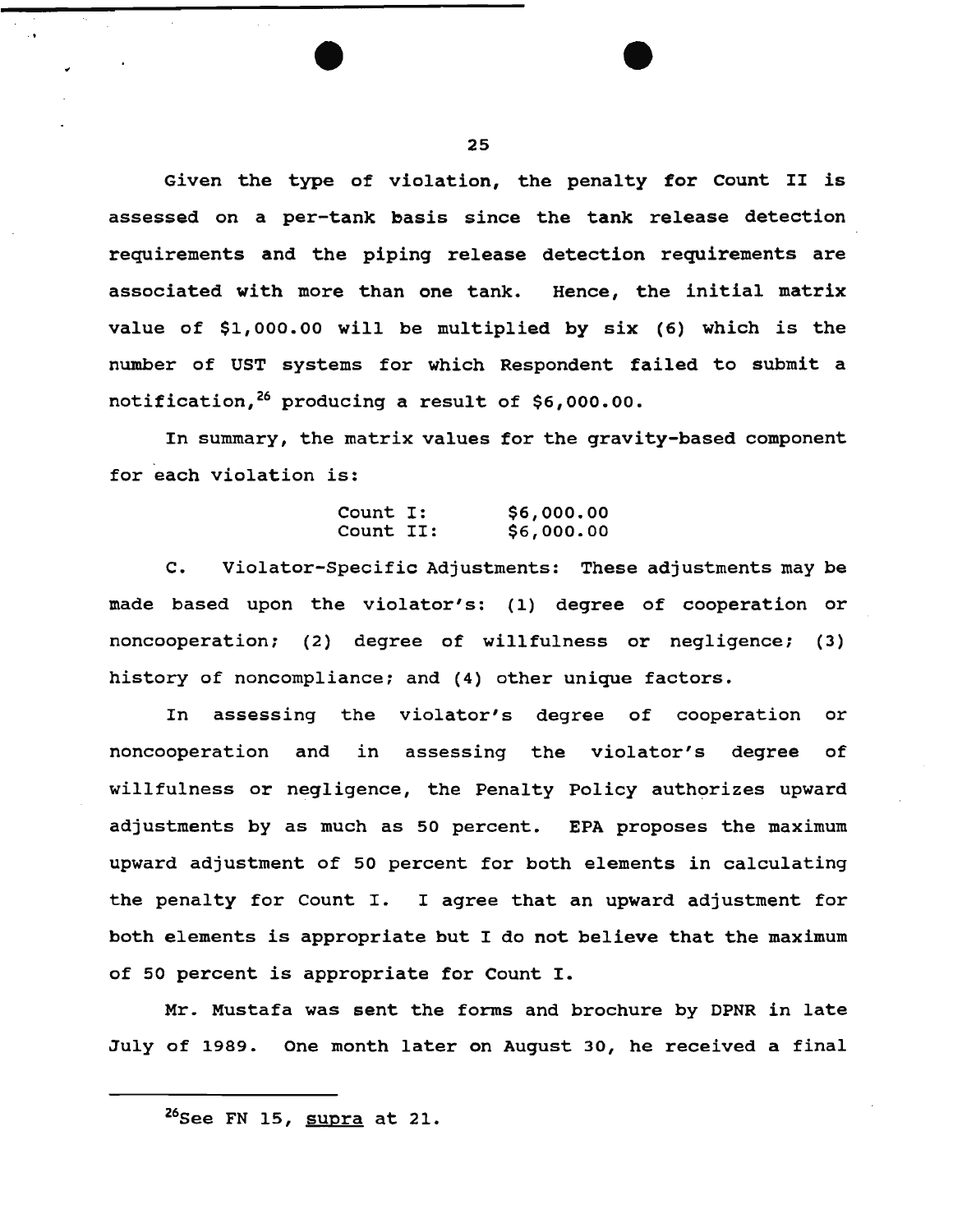notice from DPNR. In a telephone conversation with Ms. B. Yvette canegata of DPNR a few days thereafter (September 8) Mr. Mustafa stated that his notification forms would be forthcoming shortly. Thereafter, an "Act of God" in the form of Hurricane Hugo intervened. His failure to give the UST notification requirements the highest priority in the aftermath of the storm is understandable, except perhaps by the most rigid of law enforcement zealots.

EPA conducted its inspection in this matter on September 13, 1990. At that time the EPA inspector explained the notification requirement to Mr. Mustafa and once again provided him copies of the notification forms; the inspector also discussed the release detection requirements and compliance deadlines. Mr. Mustafa indicated that he would submit the UST notification forms by September 21,  $1990.^{27}$  He failed to do so and did not file the required forms for Golden Cow and Two Williams until November 26, 1991, some five months after the complaint in this matter was filed. Had Respondent failed altogether to file the notification forms after receipt of the complaint, I would agree that a <sup>50</sup> percent upward adjustment would be appropriate. In the circumstances here, I conclude that an upward adjustment of 20 percent is appropriate for Respondent's degree of noncooperation

<sup>&</sup>lt;sup>27</sup>Affidavit of Ms. B. Yvette Canegata (May 20, 1992) (Canegata Aff.) •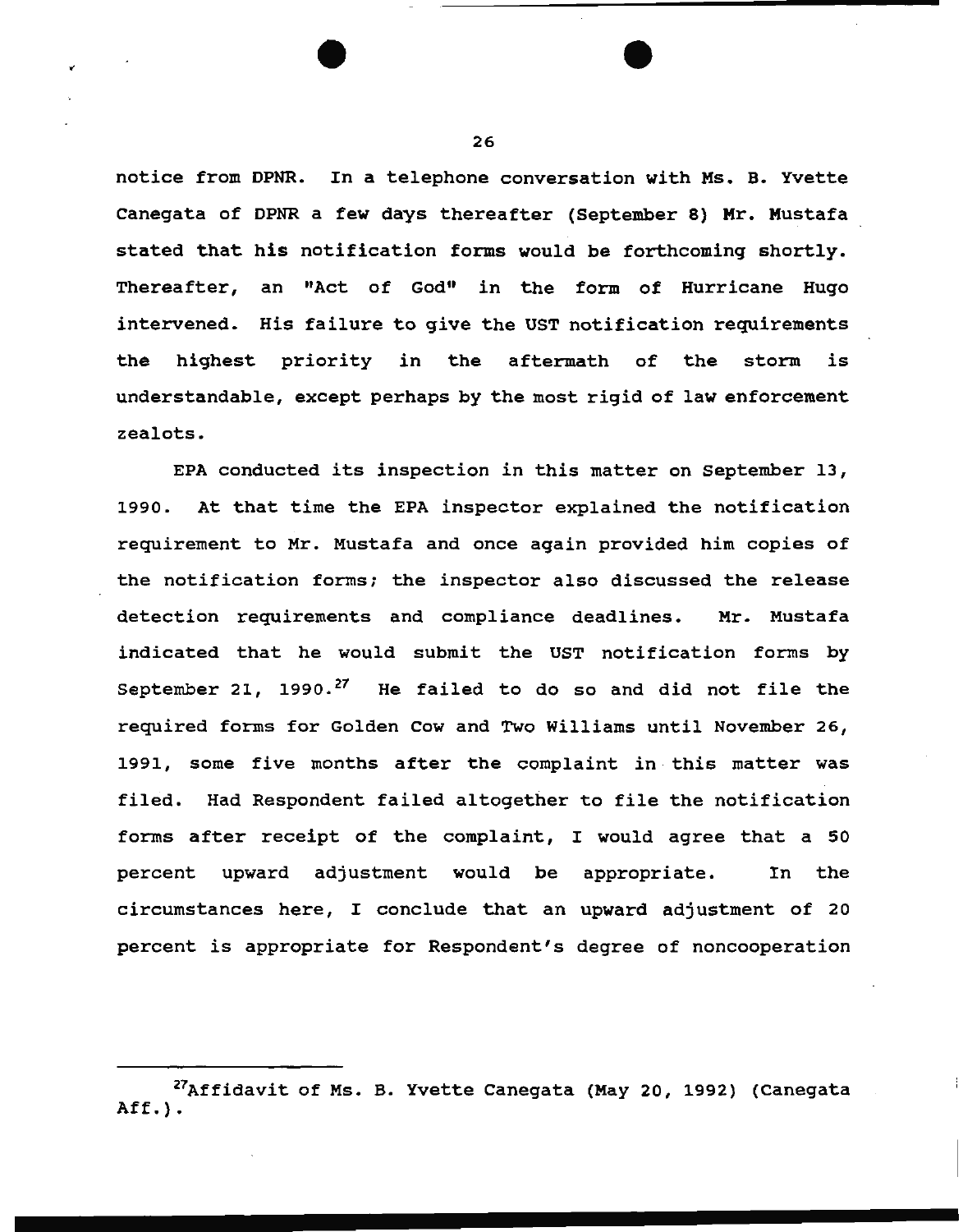and his degree of negligence and willfulness $^{28}$  in filing the late notification forms.

As for Count II, I also agree that an upward adjustment is appropriate. Following the issuance of the complaint in June of 1991, a representative of EPA inspected Two Williams and Golden Cow on January 27, 1992, and January 31, 1992, respectively. Respondent had failed to implement any acceptable method of release detection at either location.<sup>29</sup> Respondent has not offered any evidence of compliance with the release detection requirements to date. He asserts that prior to receiving the complaint he could not find anyone on the island capable of undertaking the project of installing leak detection devices at a reasonable or even an affordable cost because of the small size of the community and because of a severe shortage of skilled labor caused by hurricane rebuilding efforts. EPA asserts that " ( i] nventory control requires the use of a 'dip stick' to measure the level of product in the tank, and a pen and paper to record the measurements. Annual tank tightness testing requires certain specialized equipment and procedures. contractors able to perform such tests have been available on St. Croix at all relevant times."

<sup>29</sup>Affidavit of Dr. Billy Faggart (April ?, 1993).

<sup>28</sup>while Respondent's failure to file the forms may have resulted in part from inadvertence and inattention, it also was in the sense that it was knowing and voluntary, particularly after September 13, 1990. However, there is no basis to conclude that it was willful in the sense of being evil or malicious.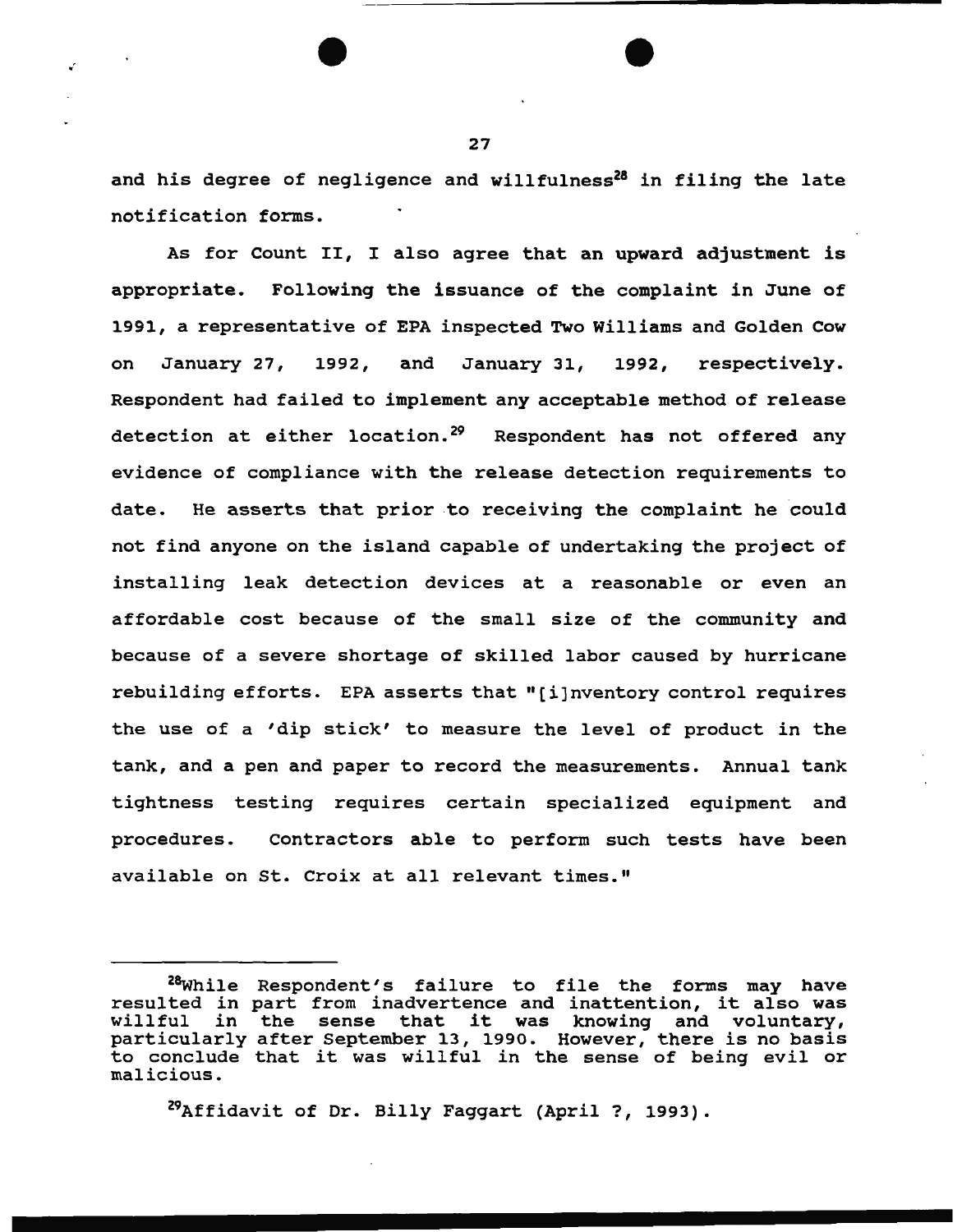On balance, and giving Respondent the benefit of the doubt as to the availability of qualified personnel to perform annual tank tightness testing in the period following Hurricane Hugo, I conclude that Complainant's proposed upward adjustment of ten (10) percent is appropriate for the Count II violation.

In reaching the conclusions concerning the upward adjustments for Respondent's degree of noncooperation and degree of willfulness or negligence for Counts I and II, full consideration has been given to Respondent's spirit of cooperation in stipulating as to liability and in waiving a hearing as to the appropriate penalty, thereby greatly streamlining the processing of the case and as a consequence producing a savings in EPA resources.

I decline to make an upward adjustment for previous violations since the notice of violation issued by DPNR was but a step in the continuum culminating in the issuance of the complaint in this matter.

I agree with Respondent that a downward adjustment is appropriate for the chaotic physical, social and economic conditions of the island immediately following Hurricane Hugo. This "Act of God" certainly made compliance with UST requirements of secondary importance while residents, including Mr. Mustafa, were faced with great difficulties in meeting the basic needs of life and in restoring the operations of businesses, such as Two Williams and Golden Cow, to something approximating pre-Hugo circumstances. Certainly, Respondent should not be held to the same high standard of compliance with the UST requirements for the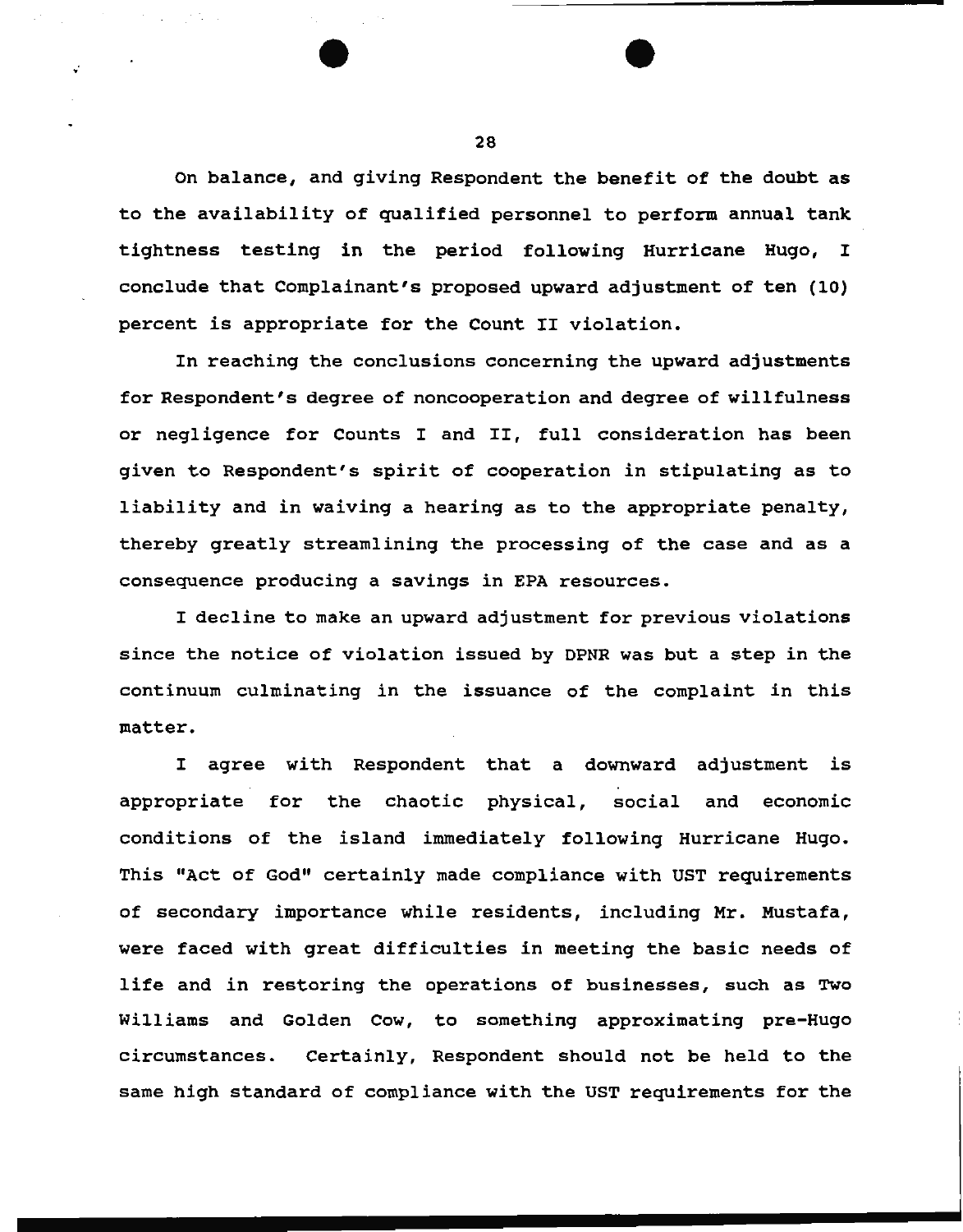period immediately following Hurricane Hugo as he should for times when conditions more closely approximate those which would be described as normal. Giving full consideration to these unique factors and without discounting the opportunities Mr. Mustafa had to comply both before Hurricane Hugo and again, in recent months after Hurricane Hugo, I conclude that a 15 percent downward adjustment is appropriate for <sup>b</sup>oth Counts.

CUmulatively, these adjustments for each Count may be summarized as follows:

|                                      | Count I   | Count II           |  |
|--------------------------------------|-----------|--------------------|--|
| Degree of Cooperation/Noncooperation | $+20$ $*$ | $+10$ <sup>2</sup> |  |
| Degree of Willfulness or Negligence  | $+20%$    | $+102$             |  |
| History of Noncompliance             |           |                    |  |
| Other Unique Factors                 | $-15$     | $-158$             |  |
| Net Upward Adjustment                | $+25%$    | -58                |  |

D. Environmental Sensitivity Multiplier (ESM): The next step described in the Penalty Policy is the determination of the ESM. As noted previously, EPA has concluded "that the potential environmental impact at the site would be moderate, should petroleum be released at Respondent's facilities. Respondent's UST facilities are located in commercial/residential areas but do not threaten local water supplies."

Respondent asserts that the "EPA's selection of an ESM of 1.5 is patently arbitrary in light of its own admission that Mr. Mustafa's UST systems do not threaten the local water supply.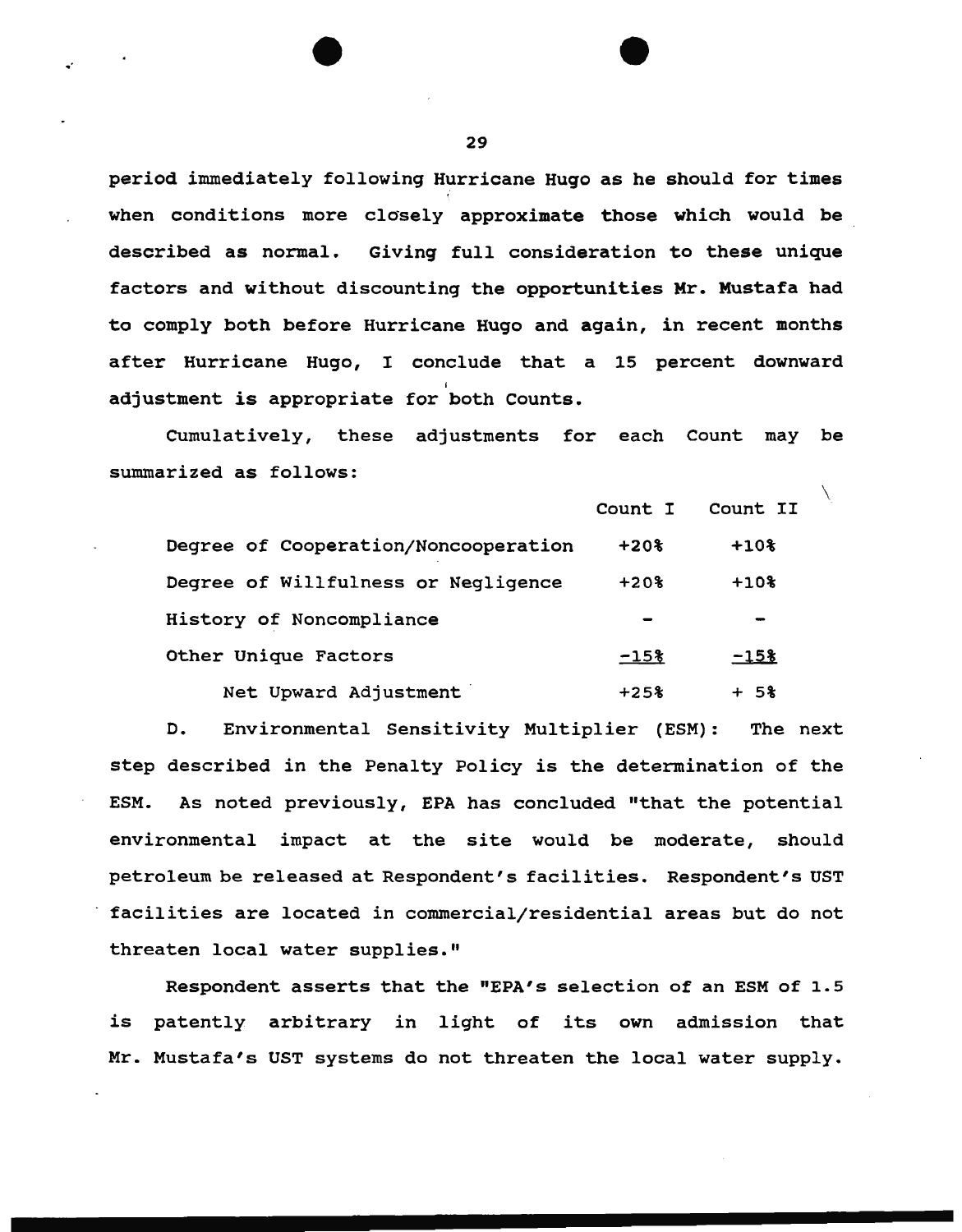Based on the EPA's own evaluation, an ESM of 1.0, and not 1.5, is appropriate here."

Given the number of UST's involved, the fact that the UST's are located over the Kingshill Aquifer, that 67 percent of the total groundwater withdrawal in the Virgin Islands is from the Kingshill Aquifer and that several hundred wells are located on st. Croix, I conclude that a release, if one did occur, would have a moderate impact on the local environment and public health. Therefore, an ESM of 1.5 is appropriate for each violation.

E. Days of noncompliance multiplier (DNM): Finally, the DNM -must be determined based upon the duration of each violation. For Count I EPA selected a DNM of 6.5 based upon a period of noncompliance running from May 1986 when notification was first required to June 1991 when the complaint was issued.

Respondent contends that 6.5 is arbitrarily high because it fails to take into consideration the length of time DPNR took to master the new regulatory requirements and inform Mr. Mustafa, and other members of the Virgin Islands public, of the changes in the law. Respondent points out that Mr. Mustafa is not a sophisticated corporate mogul, but rather is a simple gas station operator on a small and isolated Caribbean island who is simply not equipped to monitor all the technical changes in the law. Respondent also contends that EPA should have considered, in calculating a fair and equitable DNM, the turbulent and disordered period following the destruction of Hurricane Hugo, which greatly hampered the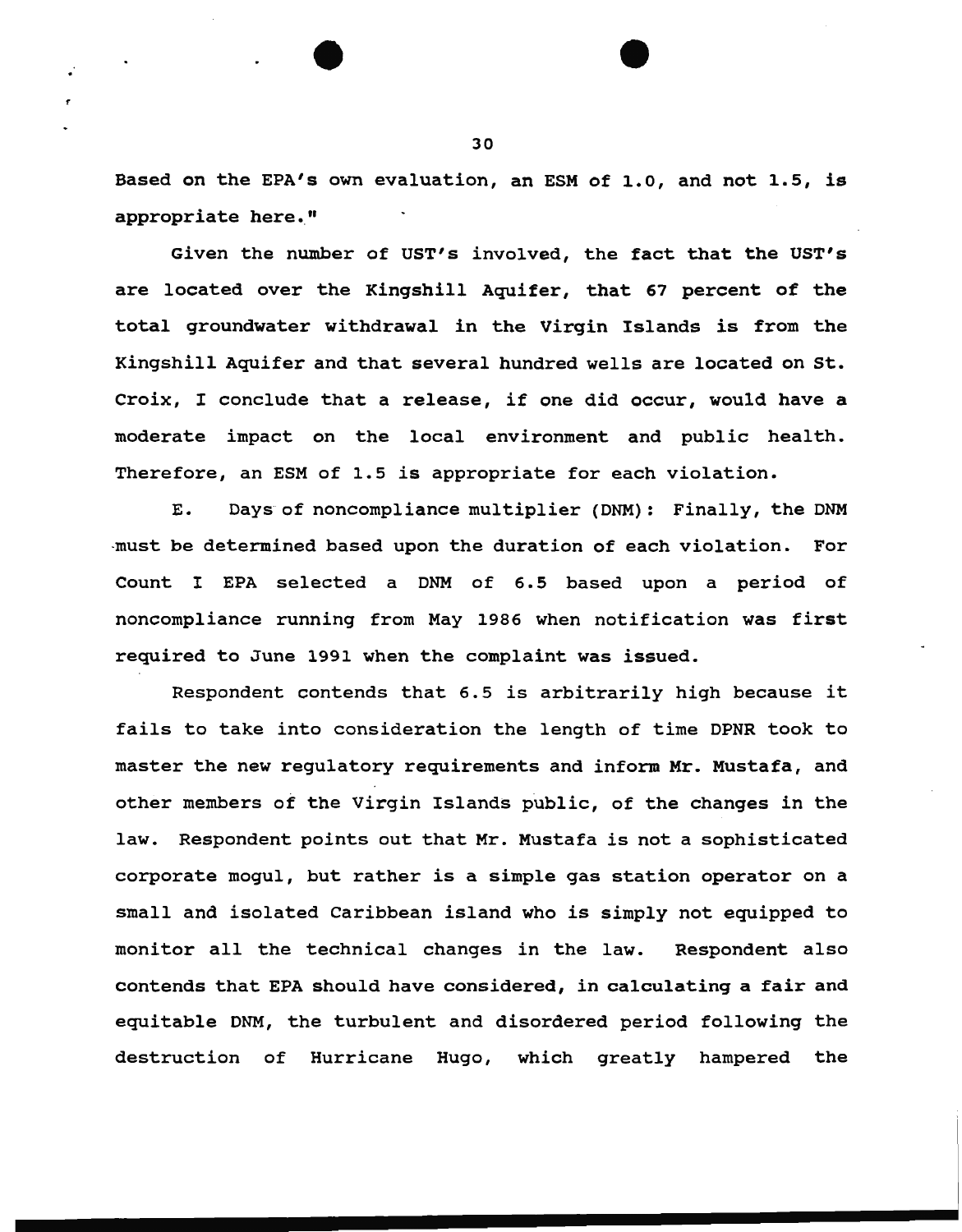accomplishment of even the most minor administrative tasks. Respondent concludes that.the DNM should be closer to 2.0.

Giving full consideration to the matters that Respondent raises, I conclude that some interval of time during the five (5) year period between May 1986 and June 1991 should be discounted. I believe that a DNM of 4.0 for Count I is appropriate.

For Count II Complainant selected a DNM of 3.0 based upon a period of noncompliance running from December 1989 when release detection was first required to June 1991 when the complaint was first issued. In calculating the DNM some allowance should be made in consideration of the difficulties facing the inhabitants of st. croix in late 1989 and early 1990. Therefore, I select 2.5 as an appropriate DNM for Count II.

F. Ability to pay: Respondent asserts that a penalty of the amount proposed by EPA - " $$116,105$  would be catastrophic, because these two small stations simply do not have the profit potential to ever recover from such a large payout." However, Respondent has offered no evidence to support an inability to pay a penalty in this matter. No affidavits, no audited financial statements, no tax returns were submitted. Therefore I have no basis upon which to make a conclusive finding as to Respondent's ability or inability to pay the penalty imposed herein.

Respondent does argue that the penalty proposed by EPA is not fair and equitable when compared with others in the regulated community where far lower penalties were imposed by far more egregious and dangerous violations. This argument is unpersuasive.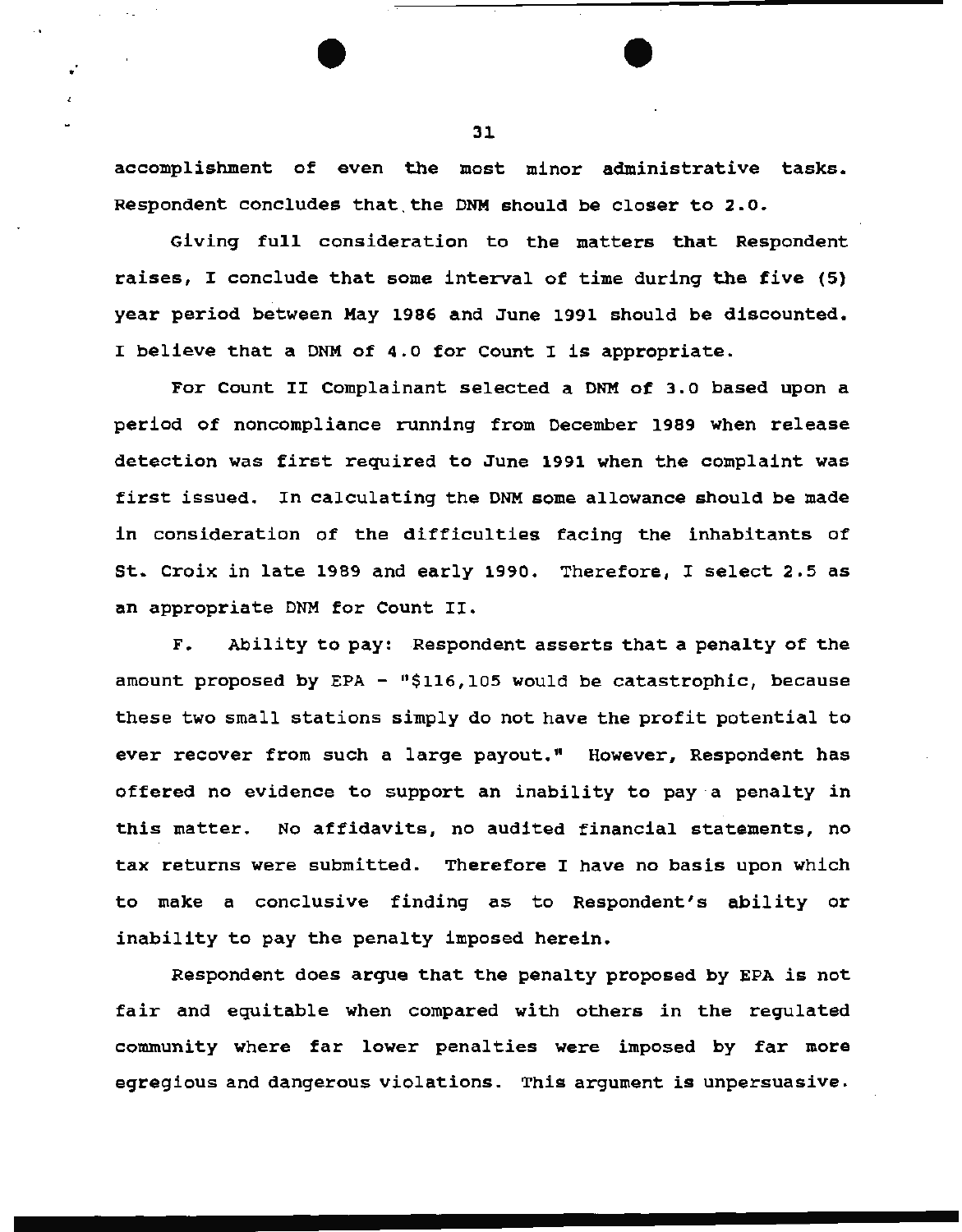Even if the agency had assessed a lower penalty in another similar case, such assessment would not be controlling here. As noted by the Supreme Count, "[t]he employment of a sanction within the authority of an administrative agency is  $. . .$  not rendered invalid in a particular case because it is more severe than sanctions imposed in other cases."30

G. Final penalty calculation:

•

| Count I:             |                            |                                                                                                                                                                                                                                                                                                                                               |
|----------------------|----------------------------|-----------------------------------------------------------------------------------------------------------------------------------------------------------------------------------------------------------------------------------------------------------------------------------------------------------------------------------------------|
|                      | Matrix Value               | \$6,000.00                                                                                                                                                                                                                                                                                                                                    |
|                      | Net Violator Specific      |                                                                                                                                                                                                                                                                                                                                               |
|                      | Upward Adjustment          | <u>. 25</u><br><u>x</u>                                                                                                                                                                                                                                                                                                                       |
|                      |                            | \$1,500.00                                                                                                                                                                                                                                                                                                                                    |
|                      |                            | <u> +\$ 6,000.00</u>                                                                                                                                                                                                                                                                                                                          |
|                      |                            | 57,500.00                                                                                                                                                                                                                                                                                                                                     |
|                      | <b>ESM</b>                 | $\frac{1.5}{2}$<br>X                                                                                                                                                                                                                                                                                                                          |
|                      |                            | \$11,250.00                                                                                                                                                                                                                                                                                                                                   |
|                      | <b>DNM</b>                 | $\mathbf{x}$                                                                                                                                                                                                                                                                                                                                  |
|                      | Gravity Based Component    | \$45,000.00                                                                                                                                                                                                                                                                                                                                   |
|                      | Economic Benefit Component | $-0 -$                                                                                                                                                                                                                                                                                                                                        |
|                      | Subtotal                   | \$45,000.00                                                                                                                                                                                                                                                                                                                                   |
|                      | Count II:                  |                                                                                                                                                                                                                                                                                                                                               |
|                      | Matrix Value               | \$6,000.00                                                                                                                                                                                                                                                                                                                                    |
|                      | Net Violator Specific      |                                                                                                                                                                                                                                                                                                                                               |
|                      | Upward Adjustment          | x<br><u>.os</u>                                                                                                                                                                                                                                                                                                                               |
|                      |                            | 300.00<br>\$                                                                                                                                                                                                                                                                                                                                  |
|                      |                            | <u>+\$ 6,000.00</u>                                                                                                                                                                                                                                                                                                                           |
|                      |                            | 6,300.00                                                                                                                                                                                                                                                                                                                                      |
|                      | ESM                        | <u>1.5</u><br><u>x</u>                                                                                                                                                                                                                                                                                                                        |
|                      |                            | \$9,450.00                                                                                                                                                                                                                                                                                                                                    |
|                      | <b>DNM</b>                 | <u>2.5</u><br>$\mathbf x$ and $\mathbf x$ and $\mathbf x$ and $\mathbf x$ and $\mathbf x$ and $\mathbf x$ and $\mathbf x$ and $\mathbf x$ and $\mathbf x$ and $\mathbf x$ and $\mathbf x$ and $\mathbf x$ and $\mathbf x$ and $\mathbf x$ and $\mathbf x$ and $\mathbf x$ and $\mathbf x$ and $\mathbf x$ and $\mathbf x$ and $\mathbf x$ and |
|                      | Gravity Based Component    | \$23,625.00                                                                                                                                                                                                                                                                                                                                   |
|                      | Economic Benefit Component | <u>\$5,480.00</u>                                                                                                                                                                                                                                                                                                                             |
|                      | Subtotal                   | \$29,105.00                                                                                                                                                                                                                                                                                                                                   |
|                      |                            | \$45,000.00                                                                                                                                                                                                                                                                                                                                   |
|                      |                            | 29,105.00                                                                                                                                                                                                                                                                                                                                     |
| <b>Total Penalty</b> |                            | \$74,105.00                                                                                                                                                                                                                                                                                                                                   |

<sup>30</sup>Butz v. Glover Livestock Comm'n Co., 411 u.s. 182, 187 (1973).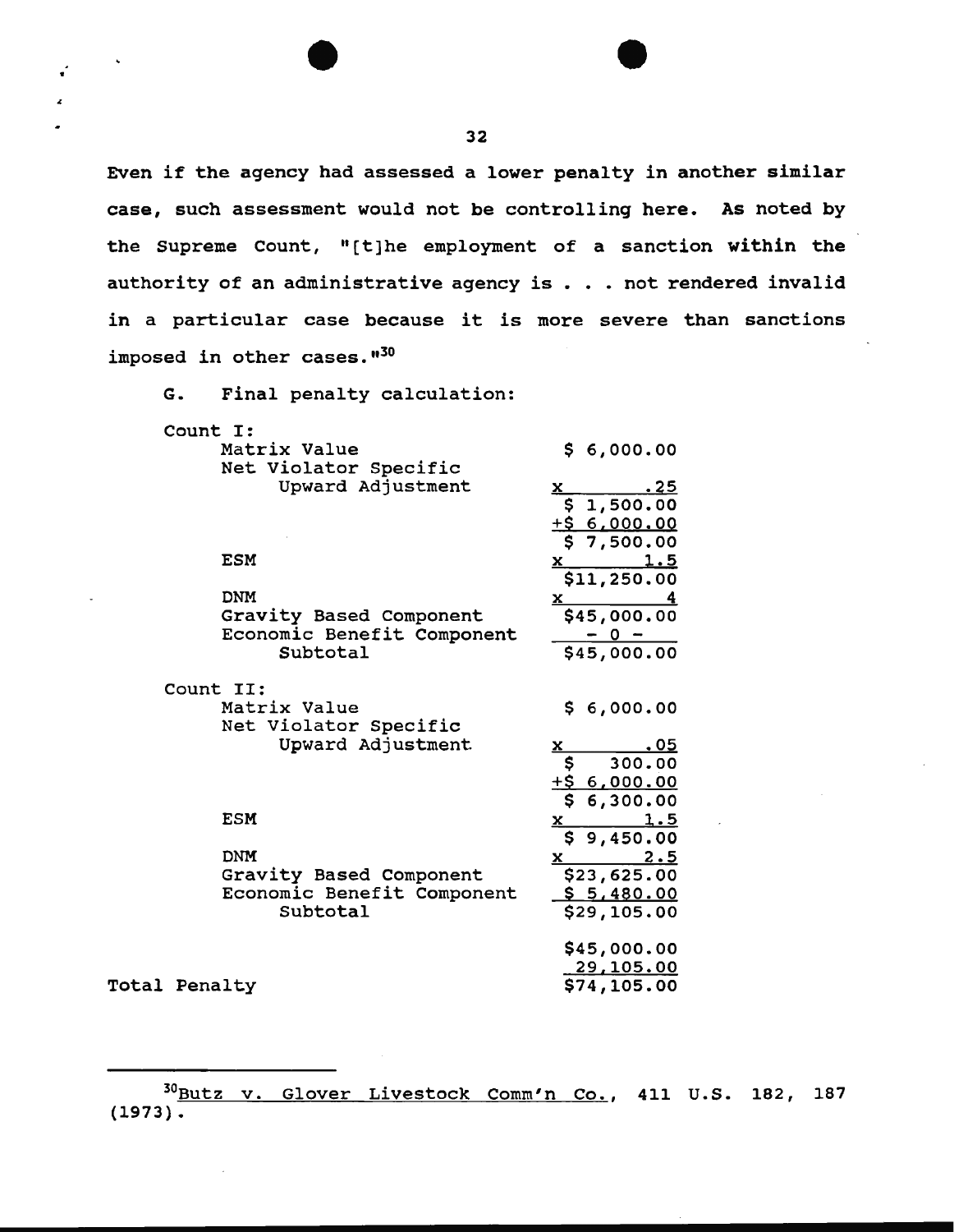•

. 11

•

 $\varepsilon$ 

# ORDER<sup>31</sup>

Pursuant to Section 9006 of the Solid Waste Disposal Act, as amended, 42 u.s.c. § 699le, the following Order is entered against Respondent, Frank Mustafa.

I. A. A civil penalty in the amount of \$74,105.00 is assessed against Respondent for the violations of the Solid Waste Disposal Act found herein.

B. Payment of the full amount of the civil penalty assessed shall be made within sixty (60) days of the service of the final order upon Respondent by forwarding a cashier's check or certified check payable to "Treasurer of the United States of America" to:

```
EPA - Region 2 
(Regional Hearing Clerk) 
P.O. Box 360188M 
Pittsburgh, PA 15251
```
II. The following Compliance Order is also entered against Respondent, Frank Mustafa.

A. Respondent shall submit to DPNR all required notifications pursuant to Section 9002(a) of the Act, 42 u.s.c. § 699la(a), and 40 C.F.R. § 280.3 (1985) and 40 C.F.R. § 280.22, NOTE, for those UST systems for which such notifications may not yet have been submitted.

 $31$  Pursuant to 40 C.F.R. § 22.20(b) this accelerated decision constitutes an initial decision. Therefore, in accordance with 40 C.F.R. § 22.27(c), this initial decision shall become the final order of the Environmental Appeals Board unless an appeal to the Environmental Appeals Board is taken by a party or the Environmental Appeals Board elects to review the initial decision upon its own motion. The procedures for appeal from this initial decision are set forth in 40 C.F.R. § 22.30.